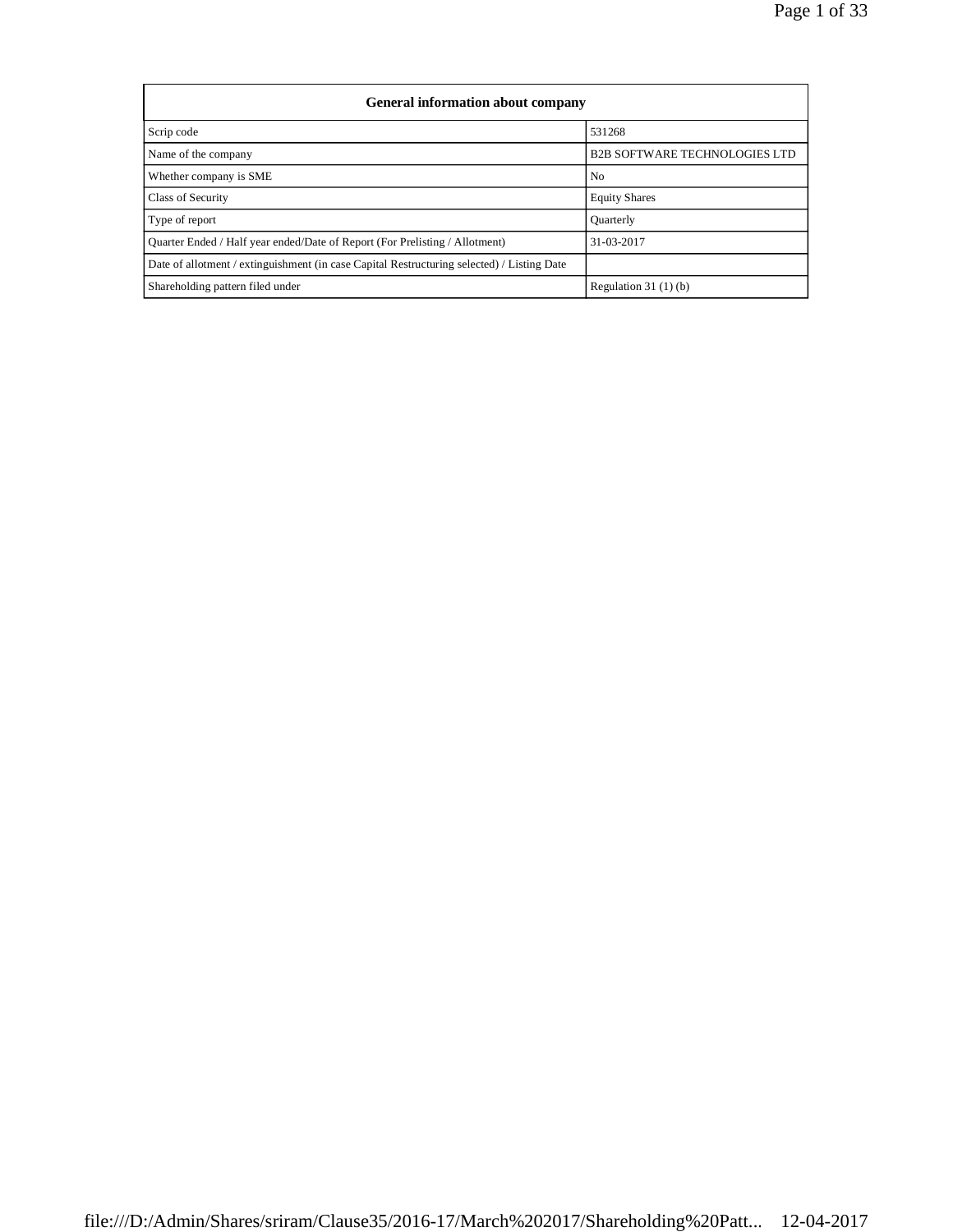| Sr. No. | <b>Particular</b>                                                                      | Yes/No |
|---------|----------------------------------------------------------------------------------------|--------|
|         | Whether the Listed Entity has issued any partly paid up shares?                        | No     |
|         | Whether the Listed Entity has issued any Convertible Securities?                       | No.    |
|         | Whether the Listed Entity has issued any Warrants?                                     | No     |
|         | Whether the Listed Entity has any shares against which depository receipts are issued? | No.    |
|         | Whether the Listed Entity has any shares in locked-in?                                 | No     |
| 6       | Whether any shares held by promoters are pledge or otherwise encumbered?               | No     |
|         | Whether company has equity shares with differential voting rights?                     | No.    |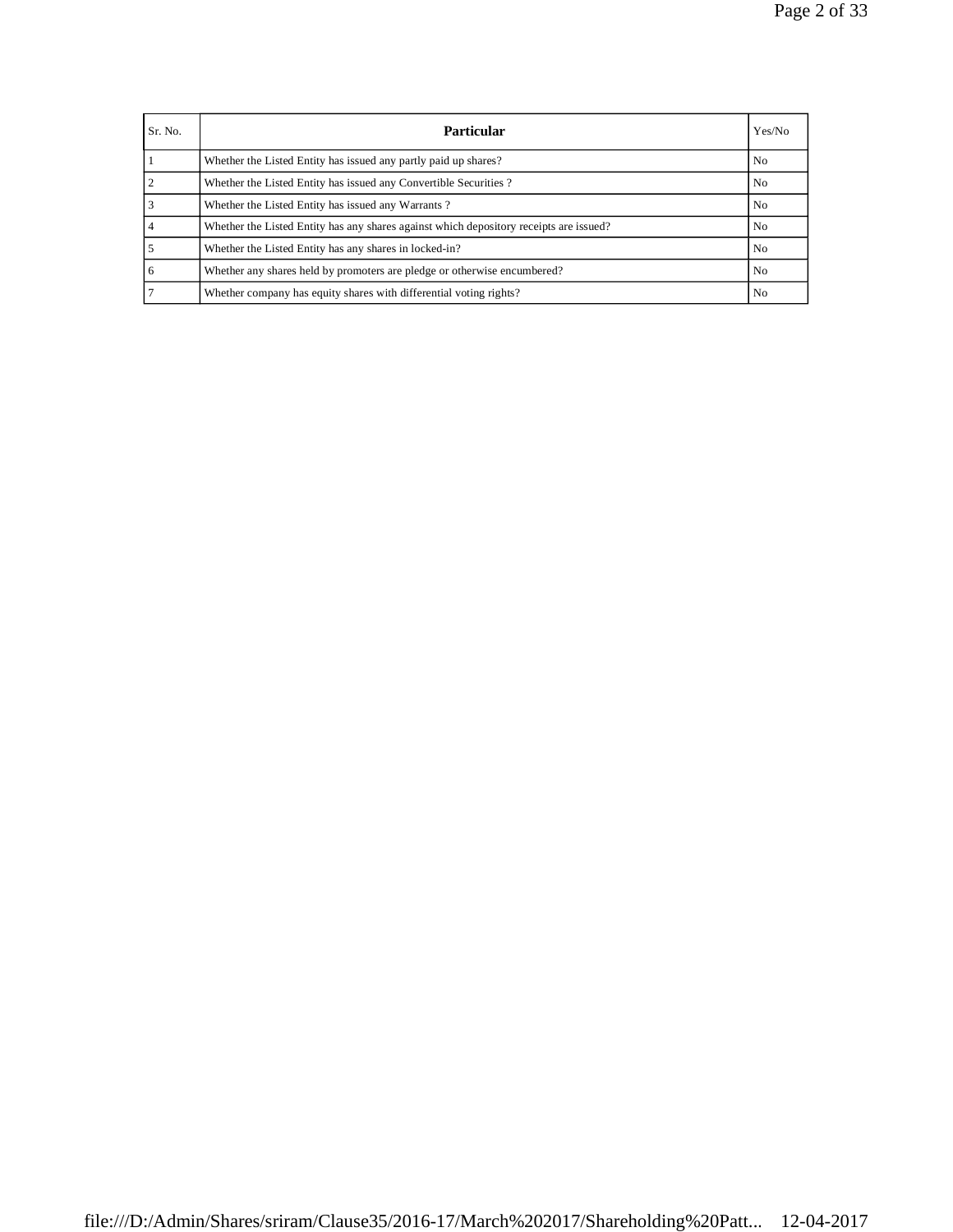|                                                       | Table I - Summary Statement holding of specified securities |                         |                           |                          |                      |                                                  |                                                                  |                |               |                |                     |
|-------------------------------------------------------|-------------------------------------------------------------|-------------------------|---------------------------|--------------------------|----------------------|--------------------------------------------------|------------------------------------------------------------------|----------------|---------------|----------------|---------------------|
| Category of<br>Category<br>shareholder<br>(1)<br>(II) |                                                             | No. of<br>Nos. Of       | No. Of<br>Partly<br>paid- | No. Of<br>shares         | Total nos.           | Shareholding<br>as a % of total<br>no. of shares | Number of Voting Rights held in each<br>class of securities (IX) |                |               |                |                     |
|                                                       | shareholders                                                | fully paid<br>up equity | up<br>equity              | underlying<br>Depository | shares<br>held (VII) | (calculated as<br>per SCRR,                      | No of Voting (XIV) Rights                                        |                |               | Total as a     |                     |
|                                                       |                                                             | (III)                   | shares<br>held $(IV)$     | shares<br>held<br>(V)    | Receipts<br>(VI)     | $= (IV) +$<br>$(V)+(VI)$                         | 1957) (VIII) As<br>a % of<br>$(A+B+C2)$                          | Class eg:<br>X | Class<br>eg:y | Total          | $%$ of<br>$(A+B+C)$ |
| (A)                                                   | Promoter &<br>Promoter<br>Group                             | 28                      | 8526822                   |                          |                      | 8526822                                          | 73.6                                                             | 8526822        |               | 8526822        | 73.6                |
| (B)                                                   | Public                                                      | 1730                    | 3058578                   |                          |                      | 3058578                                          | 26.4                                                             | 3058578        |               | 3058578        | 26.4                |
| (C)                                                   | Non<br>Promoter-<br>Non Public                              |                         |                           |                          |                      |                                                  |                                                                  |                |               |                |                     |
| (C1)                                                  | <b>Shares</b><br>underlying<br><b>DRs</b>                   |                         |                           |                          |                      |                                                  |                                                                  |                |               |                |                     |
| (C2)                                                  | Shares held<br>by<br>Employee<br><b>Trusts</b>              |                         |                           |                          |                      |                                                  |                                                                  |                |               |                |                     |
|                                                       | Total                                                       | 1758                    | 11585400                  |                          |                      | 11585400                                         | 100                                                              | 11585400       |               | 11585400   100 |                     |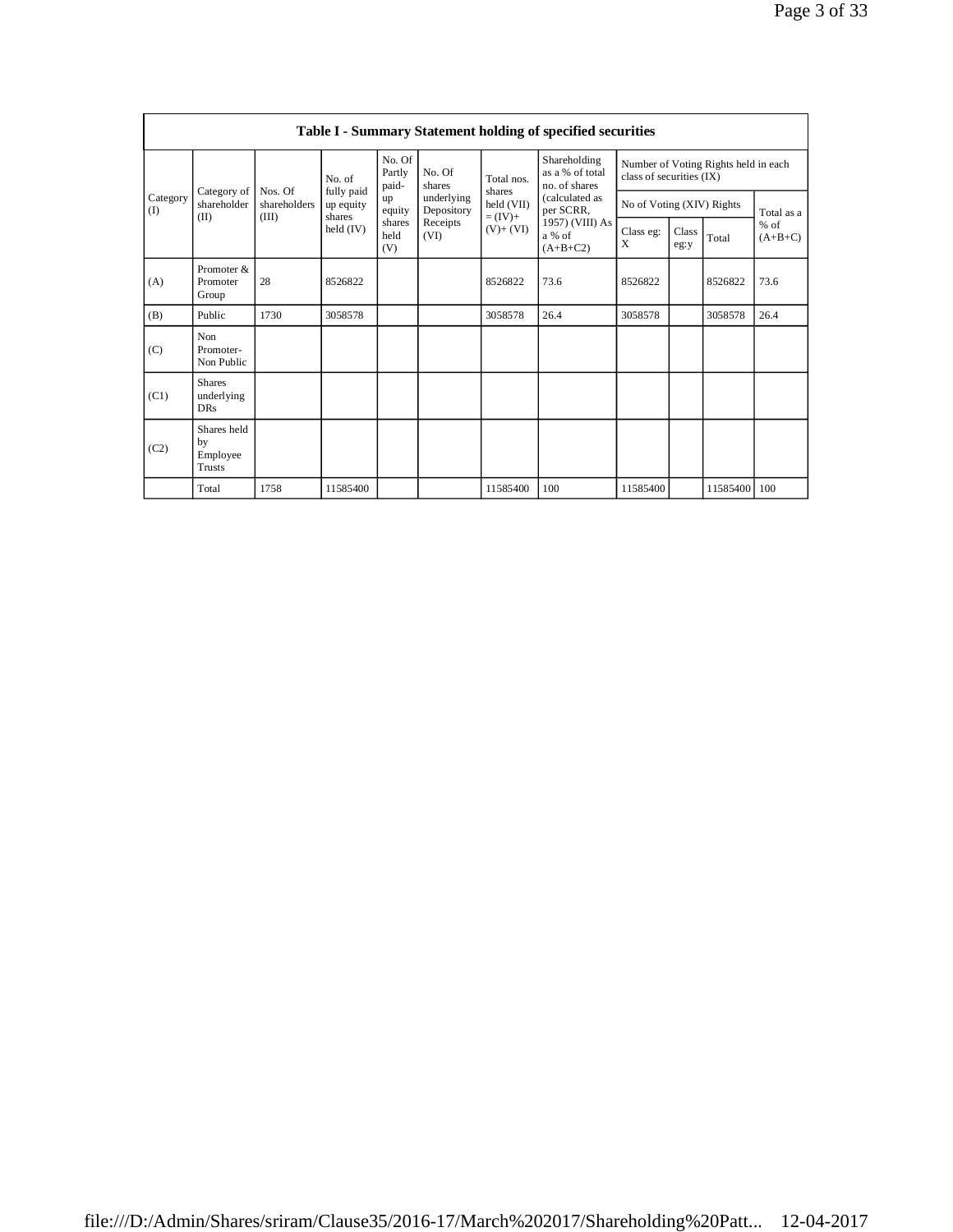|                 | Table I - Summary Statement holding of specified securities |                                                                                         |                                                                             |                                                                                                               |                                                                                                            |                                        |                                                    |                                                                               |                                                |                                       |
|-----------------|-------------------------------------------------------------|-----------------------------------------------------------------------------------------|-----------------------------------------------------------------------------|---------------------------------------------------------------------------------------------------------------|------------------------------------------------------------------------------------------------------------|----------------------------------------|----------------------------------------------------|-------------------------------------------------------------------------------|------------------------------------------------|---------------------------------------|
| Category<br>(I) | Category of<br>shareholder<br>(II)                          | No. Of<br><b>Shares</b><br>Underlying<br>Outstanding<br>convertible<br>securities $(X)$ | No. of<br><b>Shares</b><br>Underlying<br>Outstanding<br>Warrants<br>$(X_i)$ | No. Of Shares<br>Underlying<br>Outstanding<br>convertible<br>securities and<br>No. Of<br>Warrants (Xi)<br>(a) | Shareholding, as<br>a % assuming full<br>conversion of<br>convertible<br>securities (as a<br>percentage of | Number of<br>Locked in<br>shares (XII) |                                                    | Number of<br><b>Shares</b><br>pledged or<br>otherwise<br>encumbered<br>(XIII) |                                                | Number of<br>equity shares<br>held in |
|                 |                                                             |                                                                                         |                                                                             |                                                                                                               | diluted share<br>capital) $(XI)$ =<br>$(VII)+(X)$ As a %<br>of $(A+B+C2)$                                  | No.<br>(a)                             | As a %<br>of total<br><b>Shares</b><br>held<br>(b) | No.<br>(a)                                                                    | As a %<br>of total<br><b>Shares</b><br>held(b) | dematerialized<br>form (XIV)          |
| (A)             | Promoter &<br>Promoter<br>Group                             |                                                                                         |                                                                             |                                                                                                               | 73.6                                                                                                       |                                        |                                                    |                                                                               |                                                | 5627372                               |
| (B)             | Public                                                      |                                                                                         |                                                                             |                                                                                                               | 26.4                                                                                                       |                                        |                                                    |                                                                               |                                                | 1937857                               |
| (C)             | Non<br>Promoter-<br>Non Public                              |                                                                                         |                                                                             |                                                                                                               |                                                                                                            |                                        |                                                    |                                                                               |                                                |                                       |
| (C1)            | <b>Shares</b><br>underlying<br><b>DRs</b>                   |                                                                                         |                                                                             |                                                                                                               |                                                                                                            |                                        |                                                    |                                                                               |                                                |                                       |
| (C2)            | Shares held<br>by<br>Employee<br>Trusts                     |                                                                                         |                                                                             |                                                                                                               |                                                                                                            |                                        |                                                    |                                                                               |                                                |                                       |
|                 | Total                                                       |                                                                                         |                                                                             |                                                                                                               | 100                                                                                                        |                                        |                                                    |                                                                               |                                                | 7565229                               |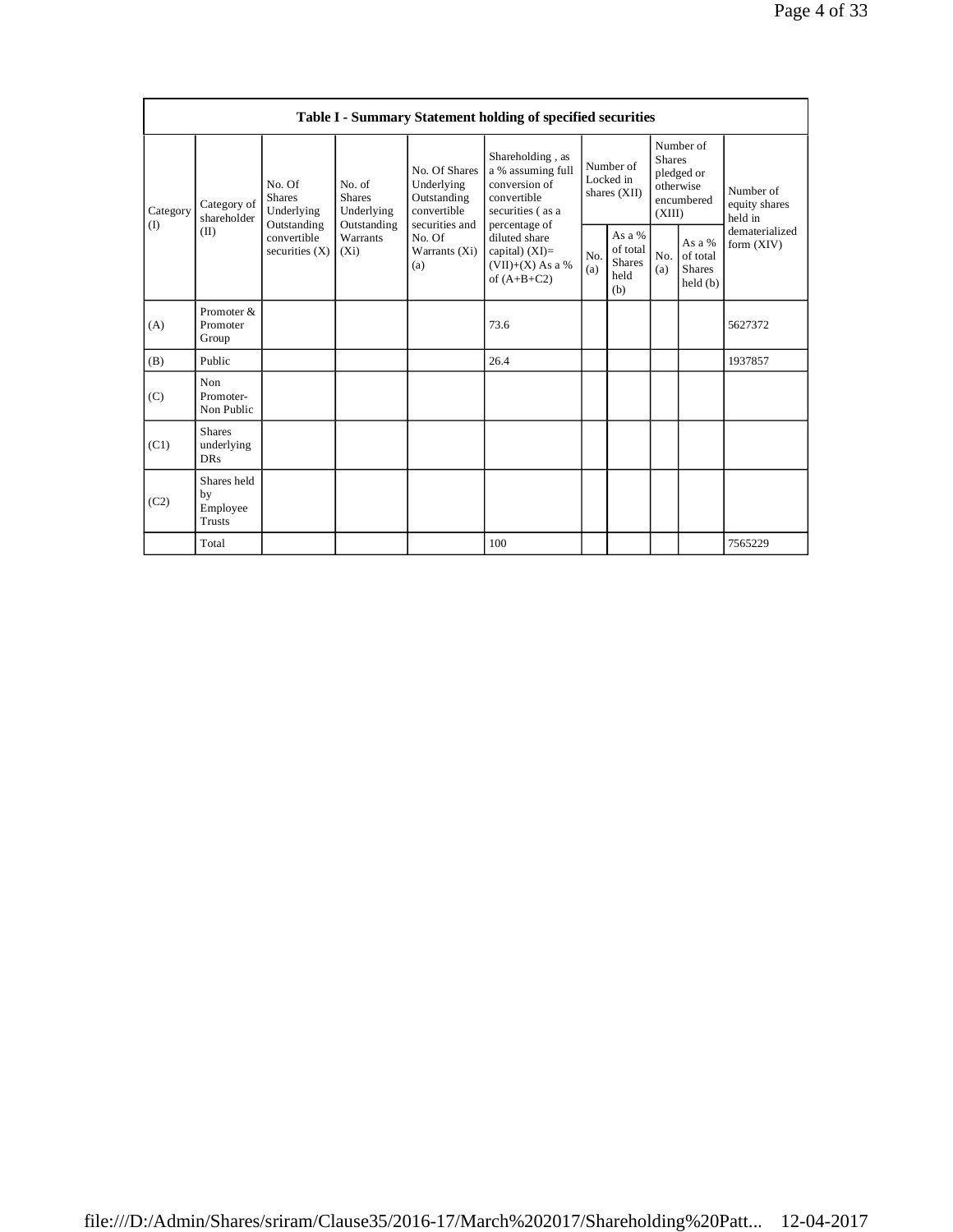| Sr.                                                                                            | Category & Name Nos. Of<br>of the<br>Shareholders (I)                                                               | shareholders<br>(III) | No. of<br>fully paid<br>up equity<br>shares<br>held $(IV)$ | No.<br>Of<br>Partly<br>paid-<br>up<br>equity<br>shares<br>held | No. Of<br>shares<br>underlying<br>Depository<br>Receipts<br>(VI) | Total nos.<br>shares<br>held (VII)<br>$=(IV)+$<br>$(V)+(VI)$ | Shareholding<br>as a % of<br>total no. of<br>shares<br>(calculated<br>as per<br>SCRR, 1957)<br>(VIII) As a<br>$%$ of | each class of securities (IX)<br>No of Voting (XIV) Rights<br>Class eg:<br>X | Class<br>eg:y | Number of Voting Rights held in<br>Total | Total<br>as a %<br>οf<br>Total<br>Voting |
|------------------------------------------------------------------------------------------------|---------------------------------------------------------------------------------------------------------------------|-----------------------|------------------------------------------------------------|----------------------------------------------------------------|------------------------------------------------------------------|--------------------------------------------------------------|----------------------------------------------------------------------------------------------------------------------|------------------------------------------------------------------------------|---------------|------------------------------------------|------------------------------------------|
| A                                                                                              | Table II - Statement showing shareholding pattern of the Promoter and Promoter Group                                |                       |                                                            | (V)                                                            |                                                                  |                                                              |                                                                                                                      |                                                                              |               |                                          | rights                                   |
| (1)                                                                                            | Indian                                                                                                              |                       |                                                            |                                                                |                                                                  |                                                              |                                                                                                                      |                                                                              |               |                                          |                                          |
|                                                                                                | Individuals/Hindu                                                                                                   |                       |                                                            |                                                                |                                                                  |                                                              |                                                                                                                      |                                                                              |               |                                          |                                          |
| (a)                                                                                            | undivided Family                                                                                                    | 15                    | 404450                                                     |                                                                |                                                                  | 404450                                                       | 3.49                                                                                                                 | 404450                                                                       |               | 404450                                   | 3.49                                     |
| (d)                                                                                            | Any Other<br>(specify)                                                                                              | 1                     | 1511000                                                    |                                                                |                                                                  | 1511000                                                      | 13.04                                                                                                                | 1511000                                                                      |               | 1511000                                  | 13.04                                    |
| Sub-Total<br>(A)(1)                                                                            |                                                                                                                     | 16                    | 1915450                                                    |                                                                |                                                                  | 1915450                                                      | 16.53                                                                                                                | 1915450                                                                      |               | 1915450                                  | 16.53                                    |
| (2)                                                                                            | Foreign                                                                                                             |                       |                                                            |                                                                |                                                                  |                                                              |                                                                                                                      |                                                                              |               |                                          |                                          |
| (a)                                                                                            | Individuals<br>(NonResident<br>Individuals/<br>Foreign<br>Individuals)                                              | 10                    | 5320472                                                    |                                                                |                                                                  | 5320472                                                      | 45.92                                                                                                                | 5320472                                                                      |               | 5320472                                  | 45.92                                    |
| (e)                                                                                            | Any Other<br>(specify)                                                                                              | $\overline{c}$        | 1290900                                                    |                                                                |                                                                  | 1290900                                                      | 11.14                                                                                                                | 1290900                                                                      |               | 1290900                                  | 11.14                                    |
| Sub-Total<br>(A)(2)                                                                            |                                                                                                                     | 12                    | 6611372                                                    |                                                                |                                                                  | 6611372                                                      | 57.07                                                                                                                | 6611372                                                                      |               | 6611372                                  | 57.07                                    |
| Total<br>Shareholding<br>of Promoter<br>and<br>Promoter<br>Group $(A)=$<br>$(A)(1)+(A)$<br>(2) |                                                                                                                     | 28                    | 8526822                                                    |                                                                |                                                                  | 8526822                                                      | 73.6                                                                                                                 | 8526822                                                                      |               | 8526822                                  | 73.6                                     |
| B                                                                                              | Table III - Statement showing shareholding pattern of the Public shareholder                                        |                       |                                                            |                                                                |                                                                  |                                                              |                                                                                                                      |                                                                              |               |                                          |                                          |
| (1)                                                                                            | Institutions                                                                                                        |                       |                                                            |                                                                |                                                                  |                                                              |                                                                                                                      |                                                                              |               |                                          |                                          |
| (3)                                                                                            | Non-institutions                                                                                                    |                       |                                                            |                                                                |                                                                  |                                                              |                                                                                                                      |                                                                              |               |                                          |                                          |
| (a(i))                                                                                         | Individuals -<br>i.Individual<br>shareholders<br>holding nominal<br>share capital up to<br>Rs. 2 lakhs.             | 1680                  | 917257                                                     |                                                                |                                                                  | 917257                                                       | 7.92                                                                                                                 | 917257                                                                       |               | 917257                                   | 7.92                                     |
| (a(ii))                                                                                        | Individuals - ii.<br>Individual<br>shareholders<br>holding nominal<br>share capital in<br>excess of Rs. 2<br>lakhs. | 12                    | 1430646                                                    |                                                                |                                                                  | 1430646                                                      | 12.35                                                                                                                | 1430646                                                                      |               | 1430646                                  | 12.35                                    |
| (c)                                                                                            | <b>Employee Trusts</b>                                                                                              | $\mathbf{1}$          | 600000                                                     |                                                                |                                                                  | 600000                                                       | 5.18                                                                                                                 | 600000                                                                       |               | 600000                                   | 5.18                                     |
| (e)                                                                                            | Any Other<br>(specify)                                                                                              | 37                    | 110675                                                     |                                                                |                                                                  | 110675                                                       | 0.96                                                                                                                 | 110675                                                                       |               | 110675                                   | 0.96                                     |
| Sub-Total<br>(B)(3)                                                                            |                                                                                                                     | 1730                  | 3058578                                                    |                                                                |                                                                  | 3058578                                                      | 26.4                                                                                                                 | 3058578                                                                      |               | 3058578                                  | 26.4                                     |
| <b>Total Public</b><br>Shareholding<br>$(B)=(B)(1)+$<br>$(B)(2)+(B)$<br>(3)                    |                                                                                                                     | 1730                  | 3058578                                                    |                                                                |                                                                  | 3058578                                                      | 26.4                                                                                                                 | 3058578                                                                      |               | 3058578                                  | 26.4                                     |
| $\mathbf C$                                                                                    | Table IV - Statement showing shareholding pattern of the Non Promoter- Non Public shareholder                       |                       |                                                            |                                                                |                                                                  |                                                              |                                                                                                                      |                                                                              |               |                                          |                                          |
| Total<br>$(A+B+C2)$                                                                            |                                                                                                                     | 1758                  | 11585400                                                   |                                                                |                                                                  | 11585400                                                     | 100                                                                                                                  | 11585400                                                                     |               | 11585400                                 | 100                                      |
|                                                                                                |                                                                                                                     | 1758                  | 11585400                                                   |                                                                |                                                                  | 11585400                                                     | 100                                                                                                                  | 11585400                                                                     |               | 11585400                                 | 100                                      |

**Table II - Statement showing shareholding pattern of the Promoter and Promoter Group**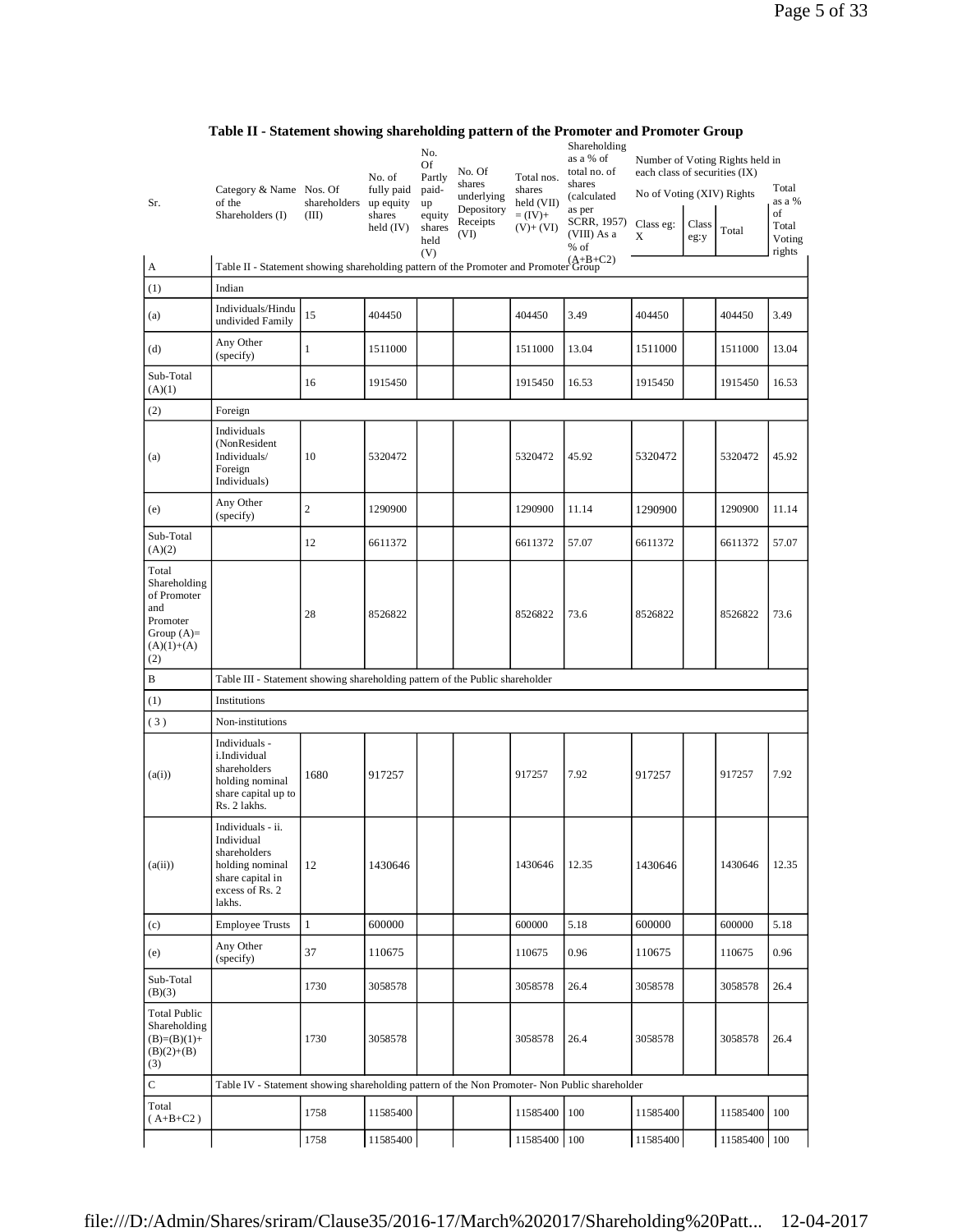| Total |  |
|-------|--|
|-------|--|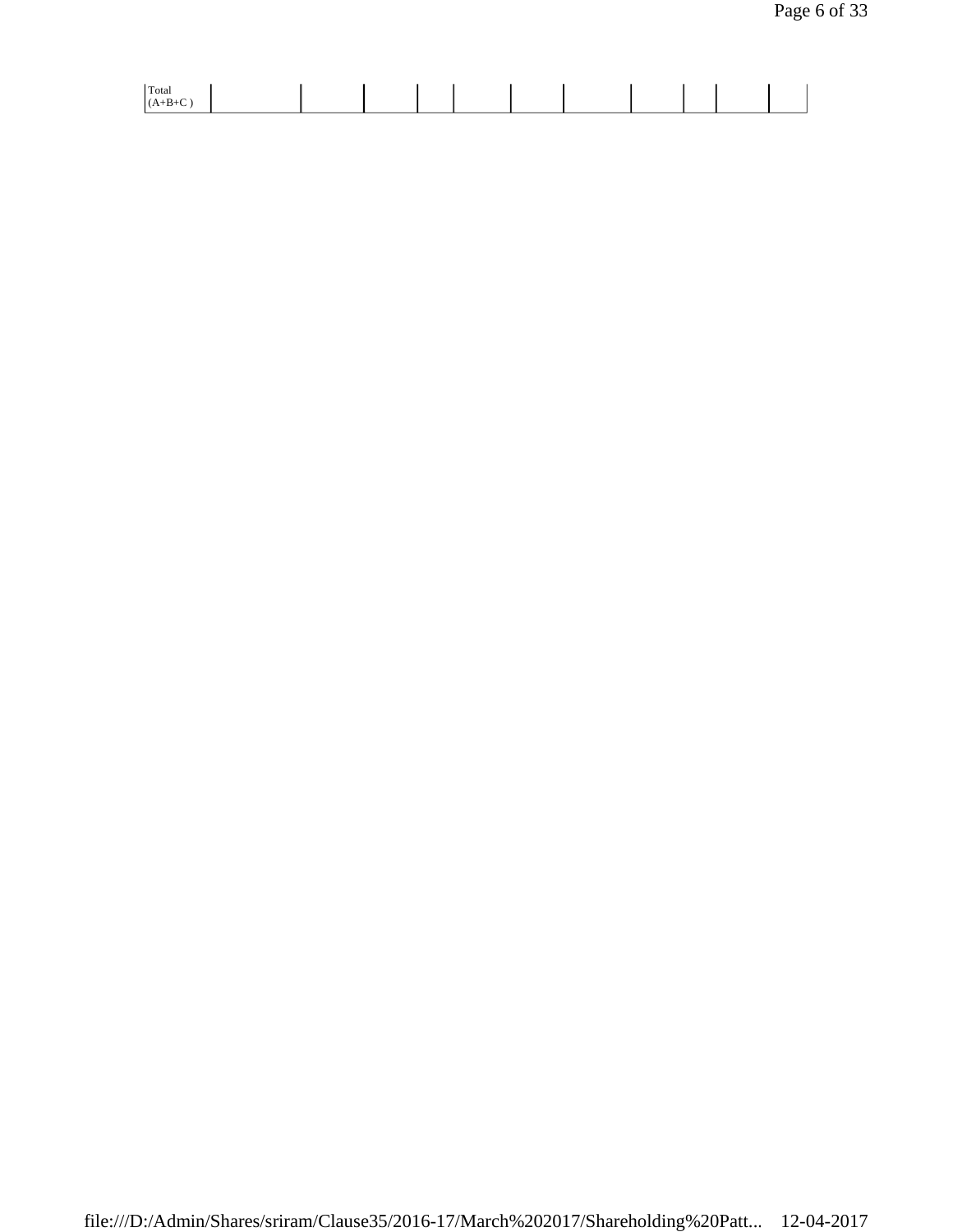| Table II - Statement showing shareholding pattern of the Promoter and Promoter Group    |                                            |                                                             |                                                                                                               |                                                                                               |            |                                                    |            |                                                                               |                                       |  |
|-----------------------------------------------------------------------------------------|--------------------------------------------|-------------------------------------------------------------|---------------------------------------------------------------------------------------------------------------|-----------------------------------------------------------------------------------------------|------------|----------------------------------------------------|------------|-------------------------------------------------------------------------------|---------------------------------------|--|
| Sr.                                                                                     | No. Of Shares<br>Underlying<br>Outstanding | No. of Shares<br>Underlying<br>Outstanding<br>Warrants (Xi) | No. Of Shares<br>Underlying<br>Outstanding<br>convertible<br>securities and<br>No. Of<br>Warrants (Xi)<br>(a) | Shareholding, as a<br>% assuming full<br>conversion of<br>convertible<br>securities (as a     |            | Number of<br>Locked in<br>shares (XII)             |            | Number of<br><b>Shares</b><br>pledged or<br>otherwise<br>encumbered<br>(XIII) | Number of<br>equity shares<br>held in |  |
|                                                                                         | convertible<br>securities $(X)$            |                                                             |                                                                                                               | percentage of diluted<br>share capital) $(XI)$ =<br>$(VII)+(X)$ As a % of<br>$(A+B+C2)$       | No.<br>(a) | As a %<br>of total<br><b>Shares</b><br>held<br>(b) | No.<br>(a) | As a %<br>of total<br><b>Shares</b><br>held(b)                                | dematerialized<br>form (XIV)          |  |
| А                                                                                       |                                            |                                                             |                                                                                                               | Table II - Statement showing shareholding pattern of the Promoter and Promoter Group          |            |                                                    |            |                                                                               |                                       |  |
| (1)                                                                                     | Indian                                     |                                                             |                                                                                                               |                                                                                               |            |                                                    |            |                                                                               |                                       |  |
| (a)                                                                                     |                                            |                                                             |                                                                                                               | 3.49                                                                                          |            |                                                    |            |                                                                               | 156170                                |  |
| (d)                                                                                     |                                            |                                                             |                                                                                                               | 13.04                                                                                         |            |                                                    |            |                                                                               | 1511000                               |  |
| Sub-Total (A)<br>(1)                                                                    |                                            |                                                             |                                                                                                               | 16.53                                                                                         |            |                                                    |            |                                                                               | 1667170                               |  |
| (2)                                                                                     | Foreign                                    |                                                             |                                                                                                               |                                                                                               |            |                                                    |            |                                                                               |                                       |  |
| (a)                                                                                     |                                            |                                                             |                                                                                                               | 45.92                                                                                         |            |                                                    |            |                                                                               | 3960202                               |  |
| (e)                                                                                     |                                            |                                                             |                                                                                                               | 11.14                                                                                         |            |                                                    |            |                                                                               | $\boldsymbol{0}$                      |  |
| Sub-Total (A)<br>(2)                                                                    |                                            |                                                             |                                                                                                               | 57.07                                                                                         |            |                                                    |            |                                                                               | 3960202                               |  |
| Total<br>Shareholding of<br>Promoter and<br>Promoter<br>Group $(A)=(A)$<br>$(1)+(A)(2)$ |                                            |                                                             |                                                                                                               | 73.6                                                                                          |            |                                                    |            |                                                                               | 5627372                               |  |
| B                                                                                       |                                            |                                                             |                                                                                                               | Table III - Statement showing shareholding pattern of the Public shareholder                  |            |                                                    |            |                                                                               |                                       |  |
| (1)                                                                                     | Institutions                               |                                                             |                                                                                                               |                                                                                               |            |                                                    |            |                                                                               |                                       |  |
| (3)                                                                                     | Non-institutions                           |                                                             |                                                                                                               |                                                                                               |            |                                                    |            |                                                                               |                                       |  |
| (a(i))                                                                                  |                                            |                                                             |                                                                                                               | 7.92                                                                                          |            |                                                    |            |                                                                               | 700836                                |  |
| (a(ii))                                                                                 |                                            |                                                             |                                                                                                               | 12.35                                                                                         |            |                                                    |            |                                                                               | 1127346                               |  |
| (c)                                                                                     |                                            |                                                             |                                                                                                               | 5.18                                                                                          |            |                                                    |            |                                                                               | $\mathbf{0}$                          |  |
| (e)                                                                                     |                                            |                                                             |                                                                                                               | 0.96                                                                                          |            |                                                    |            |                                                                               | 109675                                |  |
| Sub-Total (B)<br>(3)                                                                    |                                            |                                                             |                                                                                                               | 26.4                                                                                          |            |                                                    |            |                                                                               | 1937857                               |  |
| <b>Total Public</b><br>Shareholding<br>$(B)=(B)(1)+(B)$<br>$(2)+(B)(3)$                 |                                            |                                                             |                                                                                                               | 26.4                                                                                          |            |                                                    |            |                                                                               | 1937857                               |  |
| ${\bf C}$                                                                               |                                            |                                                             |                                                                                                               | Table IV - Statement showing shareholding pattern of the Non Promoter- Non Public shareholder |            |                                                    |            |                                                                               |                                       |  |
| Total<br>$(A+B+C2)$                                                                     |                                            |                                                             |                                                                                                               | 100                                                                                           |            |                                                    |            |                                                                               | 7565229                               |  |
| Total<br>$(A+B+C)$                                                                      |                                            |                                                             |                                                                                                               | 100                                                                                           |            |                                                    |            |                                                                               | 7565229                               |  |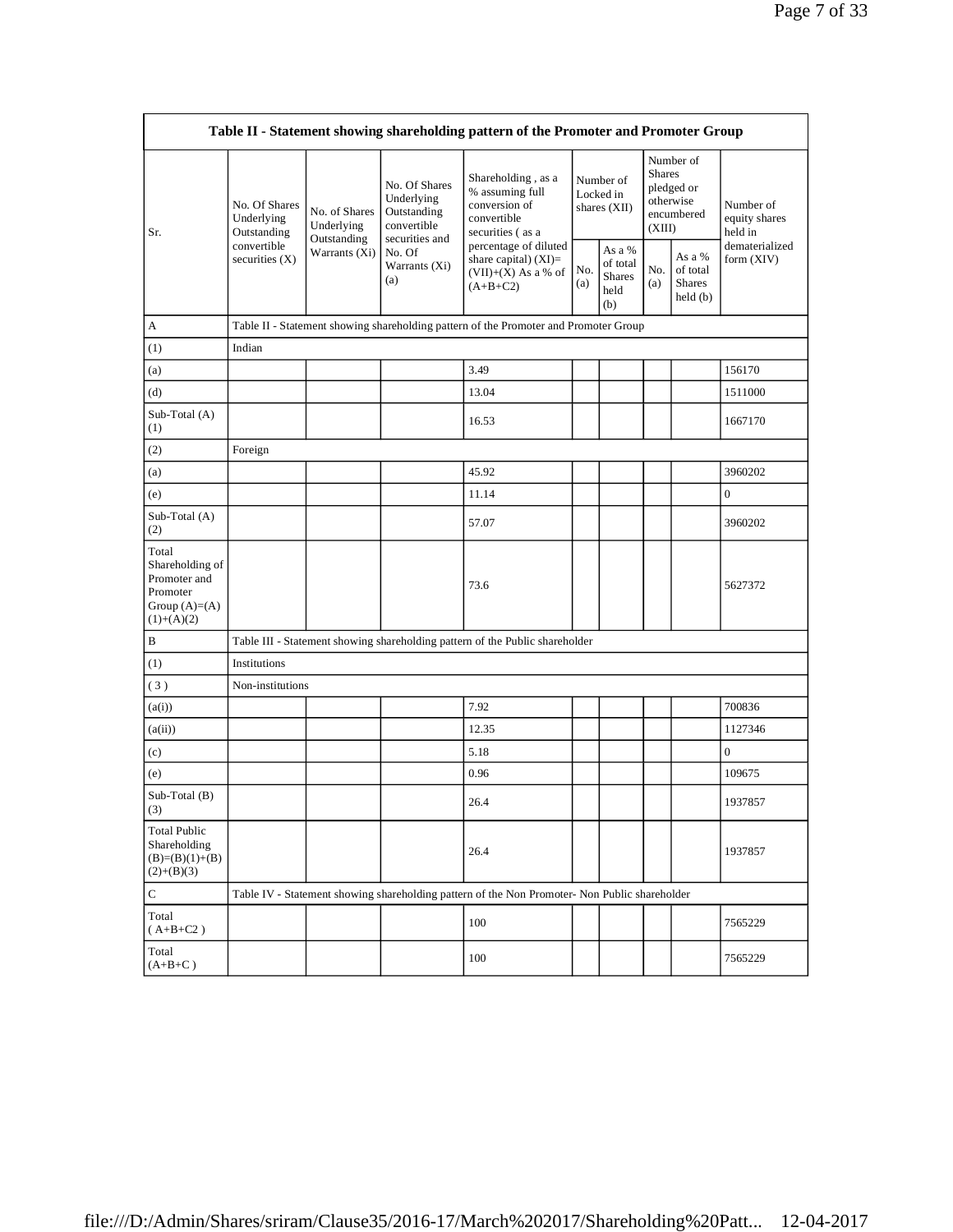| Searial No.                                                                                                                                                                                  | $\mathbf{1}$                    | $\overline{c}$                                          | 3                                        | $\overline{4}$             | 5               | 6              | $\tau$          |
|----------------------------------------------------------------------------------------------------------------------------------------------------------------------------------------------|---------------------------------|---------------------------------------------------------|------------------------------------------|----------------------------|-----------------|----------------|-----------------|
| Name of the<br>Shareholders (I)                                                                                                                                                              | <b>SAMANTHA</b><br><b>REDDY</b> | <b>SRINIVAS</b><br>REDDY<br>PARVATHA<br><b>REDDY</b>    | NEELAM<br><b>JAYANTH</b><br><b>REDDY</b> | P RAVINDRA<br><b>REDDY</b> | <b>HARSHINI</b> | DR K<br>LAHIRI | P<br>LEELAVATHI |
| PAN(II)                                                                                                                                                                                      | ADFPP4125P                      | APSPP0320D                                              | ACUPN6853C                               | AFXPP2429R                 | BICPP2053F      | AAIPL5235C     | AGXPP3009M      |
| No. of fully paid<br>up equity shares<br>held (IV)                                                                                                                                           | 15900                           | 300                                                     | 7900                                     | 212110                     | 18000           | 21580          | 2510            |
| No. Of Partly paid-<br>up equity shares<br>held(V)                                                                                                                                           |                                 |                                                         |                                          |                            |                 |                |                 |
| No. Of shares<br>underlying<br>Depository<br>Receipts (VI)                                                                                                                                   |                                 |                                                         |                                          |                            |                 |                |                 |
| Total nos. shares<br>held $(VII) = (IV) +$<br>$(V)$ + $(VI)$                                                                                                                                 | 15900                           | 300                                                     | 7900                                     | 212110                     | 18000           | 21580          | 2510            |
| Shareholding as a<br>% of total no. of<br>shares (calculated<br>as per SCRR,<br>1957) (VIII) As a<br>% of $(A+B+C2)$                                                                         | 0.14                            | $\overline{0}$                                          | 0.07                                     | 1.83                       | 0.16            | 0.19           | 0.02            |
| Number of Voting Rights held in each class of securities (IX)                                                                                                                                |                                 |                                                         |                                          |                            |                 |                |                 |
| Class eg:X                                                                                                                                                                                   | 15900                           | 300                                                     | 7900                                     | 212110                     | 18000           | 21580          | 2510            |
| Class eg:y                                                                                                                                                                                   |                                 |                                                         |                                          |                            |                 |                |                 |
| Total                                                                                                                                                                                        | 15900                           | 300                                                     | 7900                                     | 212110                     | 18000           | 21580          | 2510            |
| Total as a % of<br><b>Total Voting rights</b>                                                                                                                                                | 0.14                            | $\overline{0}$                                          | 0.07                                     | 1.83                       | 0.16            | 0.19           | 0.02            |
| No. Of Shares<br>Underlying<br>Outstanding<br>convertible<br>securities (X)                                                                                                                  |                                 |                                                         |                                          |                            |                 |                |                 |
| No. of Shares<br>Underlying<br>Outstanding<br>Warrants (Xi)                                                                                                                                  |                                 |                                                         |                                          |                            |                 |                |                 |
| No. Of Shares<br>Underlying<br>Outstanding<br>convertible<br>securities and No.<br>Of Warrants (Xi)<br>(a)                                                                                   |                                 |                                                         |                                          |                            |                 |                |                 |
| Shareholding, as a<br>% assuming full<br>conversion of<br>convertible<br>securities (as a<br>percentage of<br>diluted share<br>capital) $(XI) = (VII)$<br>$+(Xi)(a)$ As a % of<br>$(A+B+C2)$ | 0.14                            | $\boldsymbol{0}$                                        | 0.07                                     | 1.83                       | 0.16            | 0.19           | 0.02            |
| Number of Locked in shares (XII)                                                                                                                                                             |                                 |                                                         |                                          |                            |                 |                |                 |
| No. (a)                                                                                                                                                                                      |                                 |                                                         |                                          |                            |                 |                |                 |
| As a % of total<br>Shares held (b)                                                                                                                                                           |                                 |                                                         |                                          |                            |                 |                |                 |
|                                                                                                                                                                                              |                                 | Number of Shares pledged or otherwise encumbered (XIII) |                                          |                            |                 |                |                 |
|                                                                                                                                                                                              |                                 |                                                         |                                          |                            |                 |                |                 |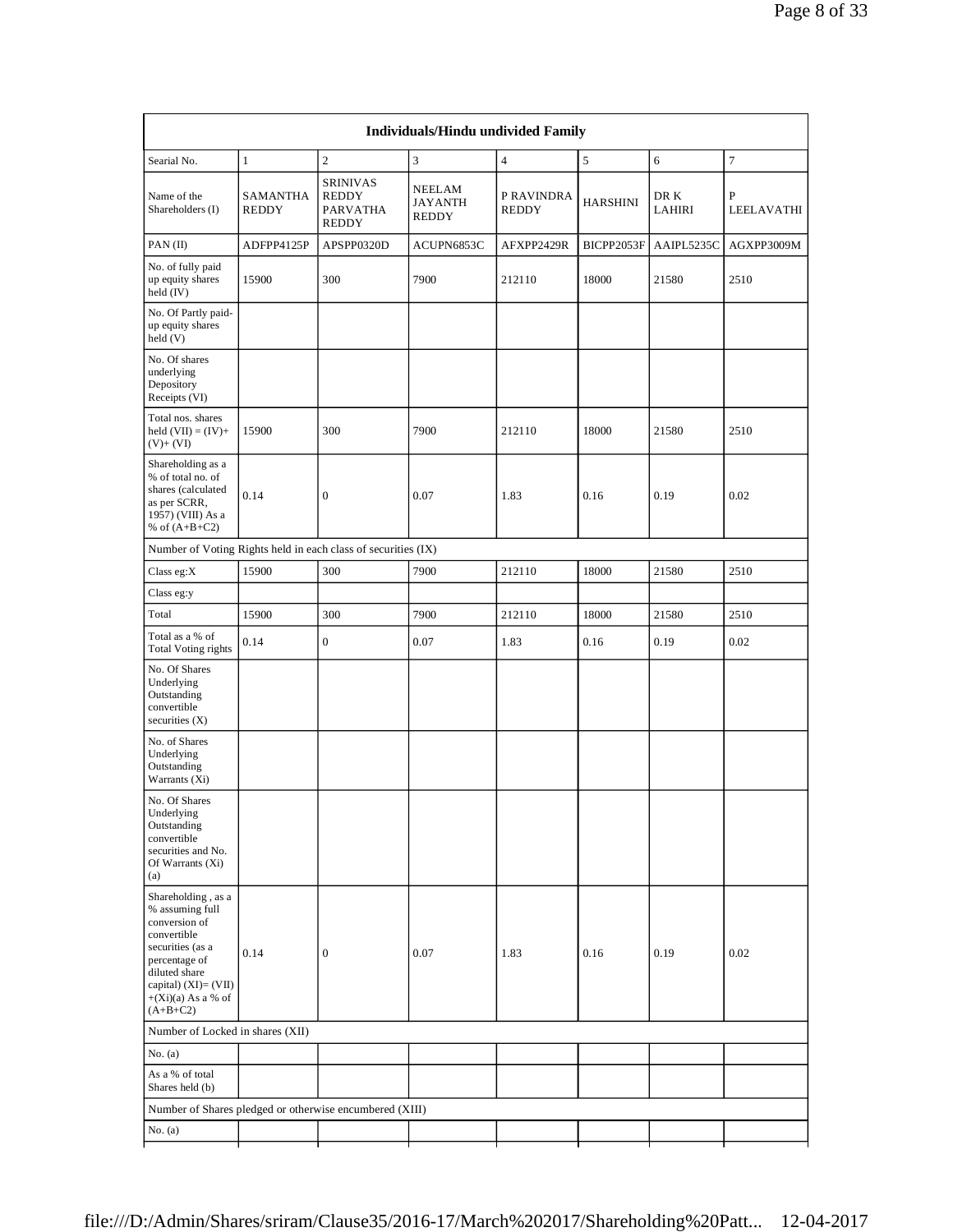| As a % of total<br>Shares held (b)                                   |                              |     |      |   |          |       |          |  |
|----------------------------------------------------------------------|------------------------------|-----|------|---|----------|-------|----------|--|
| Number of equity<br>shares held in<br>dematerialized<br>form $(XIV)$ | 5390                         | 300 | 7900 | 0 | $\theta$ | 20980 | $\theta$ |  |
|                                                                      | Reason for not providing PAN |     |      |   |          |       |          |  |
| Reason for not<br>providing PAN                                      |                              |     |      |   |          |       |          |  |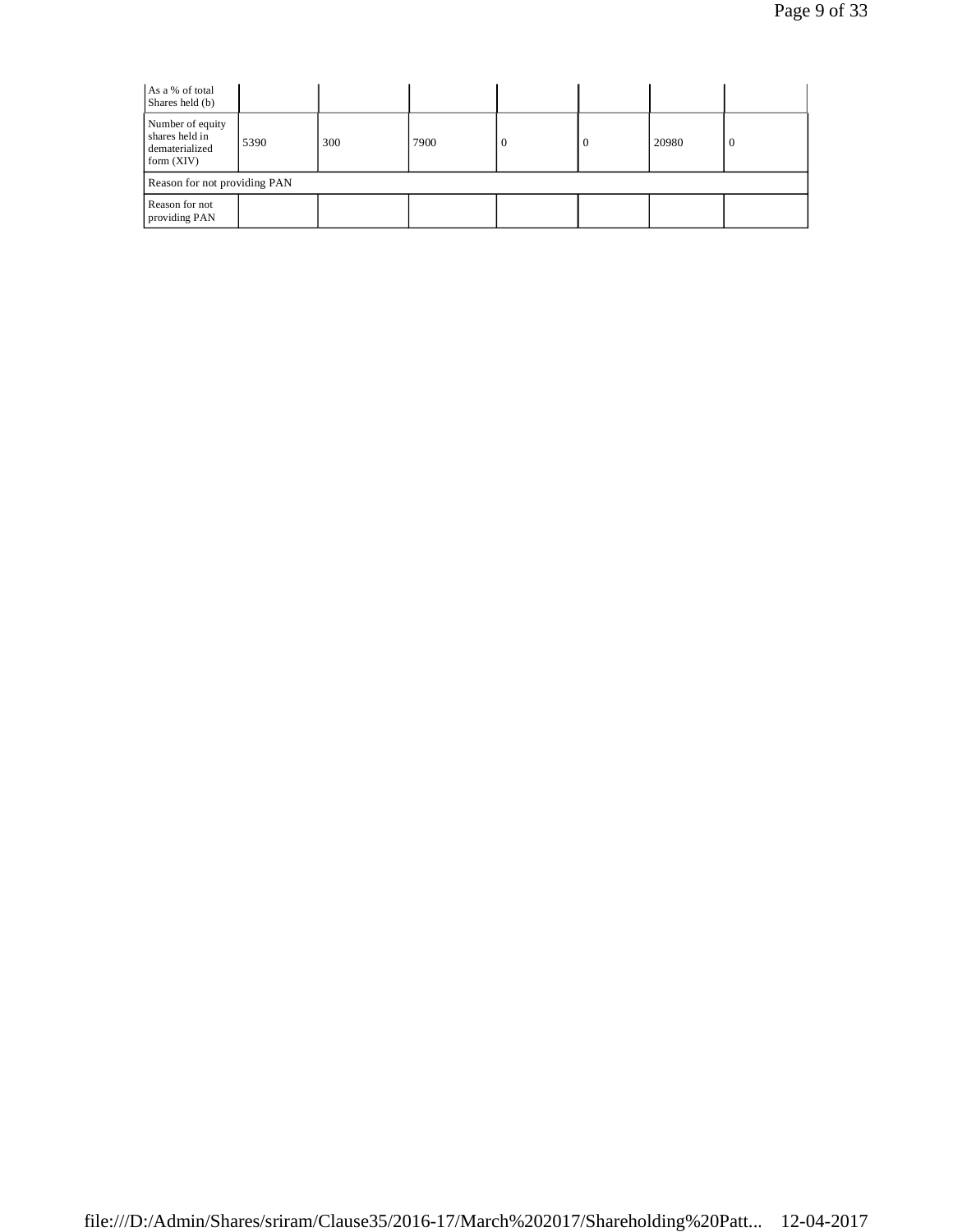| Searial No.                                                                                                                                                                                  | 8                         | 9               | 10                       | 11                                     | 12                                             | 13                                       | 14                                    |
|----------------------------------------------------------------------------------------------------------------------------------------------------------------------------------------------|---------------------------|-----------------|--------------------------|----------------------------------------|------------------------------------------------|------------------------------------------|---------------------------------------|
| Name of the<br>Shareholders (I)                                                                                                                                                              | N LAVANYA<br><b>REDDY</b> | <b>S RAMESH</b> | L PRATAP<br><b>REDDY</b> | ${\bf R}$<br>SUBBARAMI<br><b>REDDY</b> | <b>J MADAN</b><br><b>MOHAN</b><br><b>REDDY</b> | $\mathbf{J}$<br>VASANTHA<br><b>REDDY</b> | N<br><b>CHINNAPPA</b><br><b>REDDY</b> |
| PAN(II)                                                                                                                                                                                      | ZZZZZ9999Z                | ZZZZZ9999Z      | ABDPL6050F               | AHWPR4951N                             | ACRPJ6691D                                     | ADEPJ8596K                               | ZZZZZ9999Z                            |
| No. of fully paid<br>up equity shares<br>held $(IV)$                                                                                                                                         | 2500                      | 2000            | 1000                     | 1010                                   | 10                                             | 119610                                   | 10                                    |
| No. Of Partly paid-<br>up equity shares<br>held (V)                                                                                                                                          |                           |                 |                          |                                        |                                                |                                          |                                       |
| No. Of shares<br>underlying<br>Depository<br>Receipts (VI)                                                                                                                                   |                           |                 |                          |                                        |                                                |                                          |                                       |
| Total nos. shares<br>held $(VII) = (IV) +$<br>$(V)+(VI)$                                                                                                                                     | 2500                      | 2000            | 1000                     | 1010                                   | 10                                             | 119610                                   | 10                                    |
| Shareholding as a<br>% of total no. of<br>shares (calculated<br>as per SCRR,<br>1957) (VIII) As a<br>% of $(A+B+C2)$                                                                         | 0.02                      | 0.02            | 0.01                     | 0.01                                   | $\boldsymbol{0}$                               | 1.03                                     | $\mathbf{0}$                          |
| Number of Voting Rights held in each class of securities (IX)                                                                                                                                |                           |                 |                          |                                        |                                                |                                          |                                       |
| Class eg: $X$                                                                                                                                                                                | 2500                      | 2000            | 1000                     | 1010                                   | 10                                             | 119610                                   | 10                                    |
| Class eg:y                                                                                                                                                                                   |                           |                 |                          |                                        |                                                |                                          |                                       |
| Total                                                                                                                                                                                        | 2500                      | 2000            | 1000                     | 1010                                   | 10                                             | 119610                                   | 10                                    |
| Total as a % of<br>Total Voting rights                                                                                                                                                       | 0.02                      | 0.02            | 0.01                     | 0.01                                   | $\boldsymbol{0}$                               | 1.03                                     | $\boldsymbol{0}$                      |
| No. Of Shares<br>Underlying<br>Outstanding<br>convertible<br>securities $(X)$                                                                                                                |                           |                 |                          |                                        |                                                |                                          |                                       |
| No. of Shares<br>Underlying<br>Outstanding<br>Warrants (Xi)                                                                                                                                  |                           |                 |                          |                                        |                                                |                                          |                                       |
| No. Of Shares<br>Underlying<br>Outstanding<br>convertible<br>securities and No.<br>Of Warrants (Xi)<br>(a)                                                                                   |                           |                 |                          |                                        |                                                |                                          |                                       |
| Shareholding, as a<br>% assuming full<br>conversion of<br>convertible<br>securities (as a<br>percentage of<br>diluted share<br>capital) $(XI) = (VII)$<br>$+(Xi)(a)$ As a % of<br>$(A+B+C2)$ | 0.02                      | 0.02            | 0.01                     | 0.01                                   | $\boldsymbol{0}$                               | 1.03                                     | $\boldsymbol{0}$                      |
| Number of Locked in shares (XII)                                                                                                                                                             |                           |                 |                          |                                        |                                                |                                          |                                       |
| No. (a)                                                                                                                                                                                      |                           |                 |                          |                                        |                                                |                                          |                                       |
| As a % of total<br>Shares held (b)                                                                                                                                                           |                           |                 |                          |                                        |                                                |                                          |                                       |
| Number of Shares pledged or otherwise encumbered (XIII)                                                                                                                                      |                           |                 |                          |                                        |                                                |                                          |                                       |
| No. (a)                                                                                                                                                                                      |                           |                 |                          |                                        |                                                |                                          |                                       |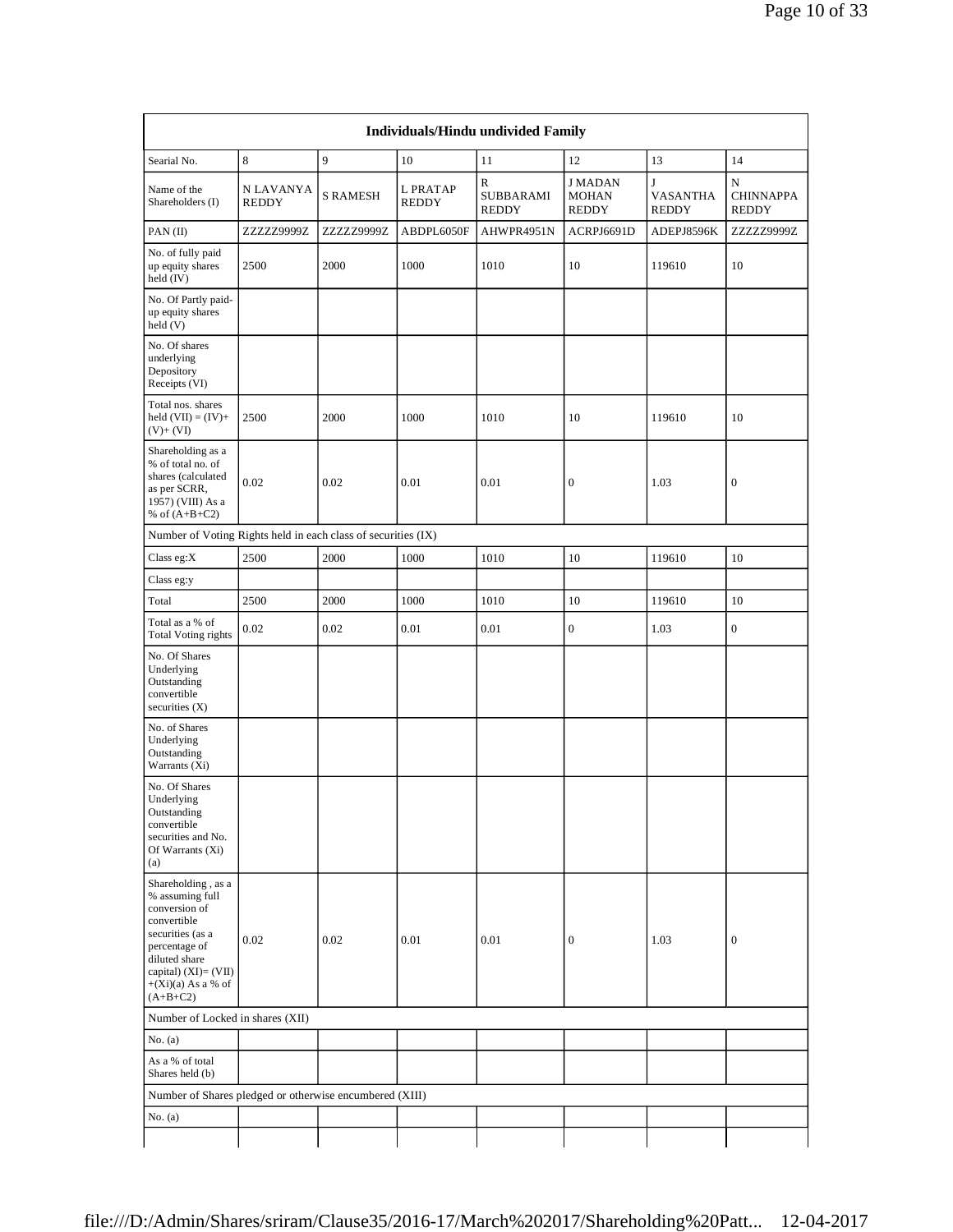| As a % of total<br>Shares held (b)                                   |          |                                          |      |      |  |        |                              |  |
|----------------------------------------------------------------------|----------|------------------------------------------|------|------|--|--------|------------------------------|--|
| Number of equity<br>shares held in<br>dematerialized<br>form $(XIV)$ | $\Omega$ |                                          | 1000 | 1000 |  | 119600 | $\epsilon$                   |  |
| Reason for not providing PAN                                         |          |                                          |      |      |  |        |                              |  |
| Reason for not<br>providing PAN                                      | Textual  | Textual<br>Information(1) Information(2) |      |      |  |        | Textual<br>Information $(3)$ |  |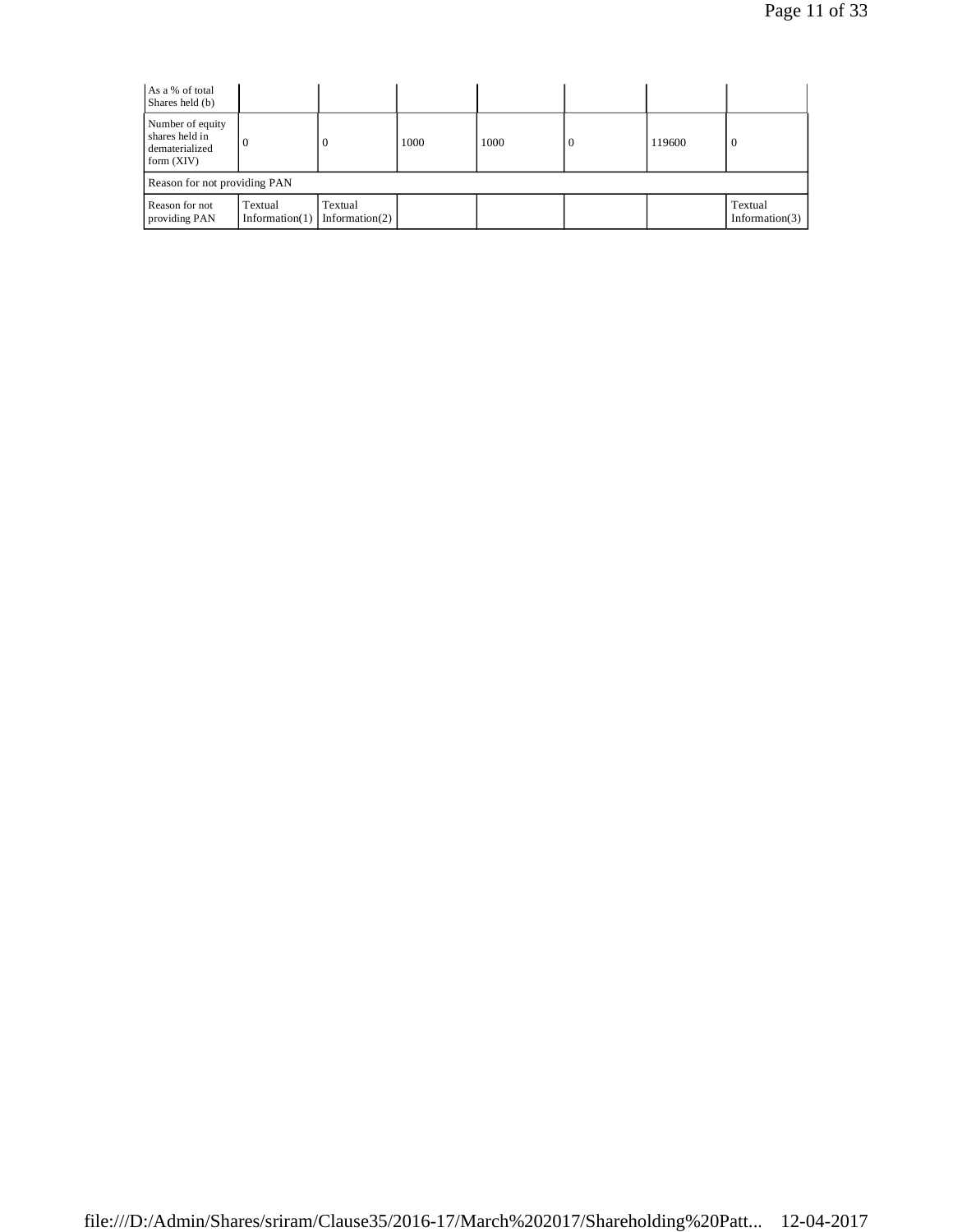|                                                                                                                                                                                            | Individuals/Hindu undivided Family                            |                       |  |  |  |  |  |  |
|--------------------------------------------------------------------------------------------------------------------------------------------------------------------------------------------|---------------------------------------------------------------|-----------------------|--|--|--|--|--|--|
| Searial No.                                                                                                                                                                                | 15                                                            |                       |  |  |  |  |  |  |
| Name of the<br>Shareholders (I)                                                                                                                                                            | <b>ARUN RAJ</b>                                               | Click here to go back |  |  |  |  |  |  |
| PAN(II)                                                                                                                                                                                    | ZZZZZ9999Z                                                    | Total                 |  |  |  |  |  |  |
| No. of fully paid<br>up equity shares<br>held $(IV)$                                                                                                                                       | 10                                                            | 404450                |  |  |  |  |  |  |
| No. Of Partly paid-<br>up equity shares<br>held (V)                                                                                                                                        |                                                               |                       |  |  |  |  |  |  |
| No. Of shares<br>underlying<br>Depository<br>Receipts (VI)                                                                                                                                 |                                                               |                       |  |  |  |  |  |  |
| Total nos. shares<br>held $(VII) = (IV) +$<br>$(V)$ + $(VI)$                                                                                                                               | 10                                                            | 404450                |  |  |  |  |  |  |
| Shareholding as a<br>% of total no. of<br>shares (calculated<br>as per SCRR,<br>1957) (VIII) As a<br>% of $(A+B+C2)$                                                                       | $\overline{0}$                                                | 3.49                  |  |  |  |  |  |  |
|                                                                                                                                                                                            | Number of Voting Rights held in each class of securities (IX) |                       |  |  |  |  |  |  |
| Class eg:X                                                                                                                                                                                 | $10\,$                                                        | 404450                |  |  |  |  |  |  |
| Class eg:y                                                                                                                                                                                 |                                                               |                       |  |  |  |  |  |  |
| Total                                                                                                                                                                                      | 10                                                            | 404450                |  |  |  |  |  |  |
| Total as a % of<br><b>Total Voting rights</b>                                                                                                                                              | $\boldsymbol{0}$                                              | 3.49                  |  |  |  |  |  |  |
| No. Of Shares<br>Underlying<br>Outstanding<br>convertible<br>securities $(X)$                                                                                                              |                                                               |                       |  |  |  |  |  |  |
| No. of Shares<br>Underlying<br>Outstanding<br>Warrants (Xi)                                                                                                                                |                                                               |                       |  |  |  |  |  |  |
| No. Of Shares<br>Underlying<br>Outstanding<br>convertible<br>securities and No.<br>Of Warrants (Xi)<br>(a)                                                                                 |                                                               |                       |  |  |  |  |  |  |
| Shareholding , as a<br>% assuming full<br>conversion of<br>convertible<br>securities (as a<br>percentage of<br>diluted share<br>capital) (XI)= (VII)<br>$+(Xi)(a)$ As a % of<br>$(A+B+C2)$ | $\boldsymbol{0}$                                              | 3.49                  |  |  |  |  |  |  |
|                                                                                                                                                                                            | Number of Locked in shares (XII)                              |                       |  |  |  |  |  |  |
| No. $(a)$                                                                                                                                                                                  |                                                               |                       |  |  |  |  |  |  |
| As a % of total<br>Shares held (b)                                                                                                                                                         |                                                               |                       |  |  |  |  |  |  |
|                                                                                                                                                                                            | Number of Shares pledged or otherwise encumbered (XIII)       |                       |  |  |  |  |  |  |
| No. $(a)$                                                                                                                                                                                  |                                                               |                       |  |  |  |  |  |  |
| As a % of total<br>Shares held (b)                                                                                                                                                         |                                                               |                       |  |  |  |  |  |  |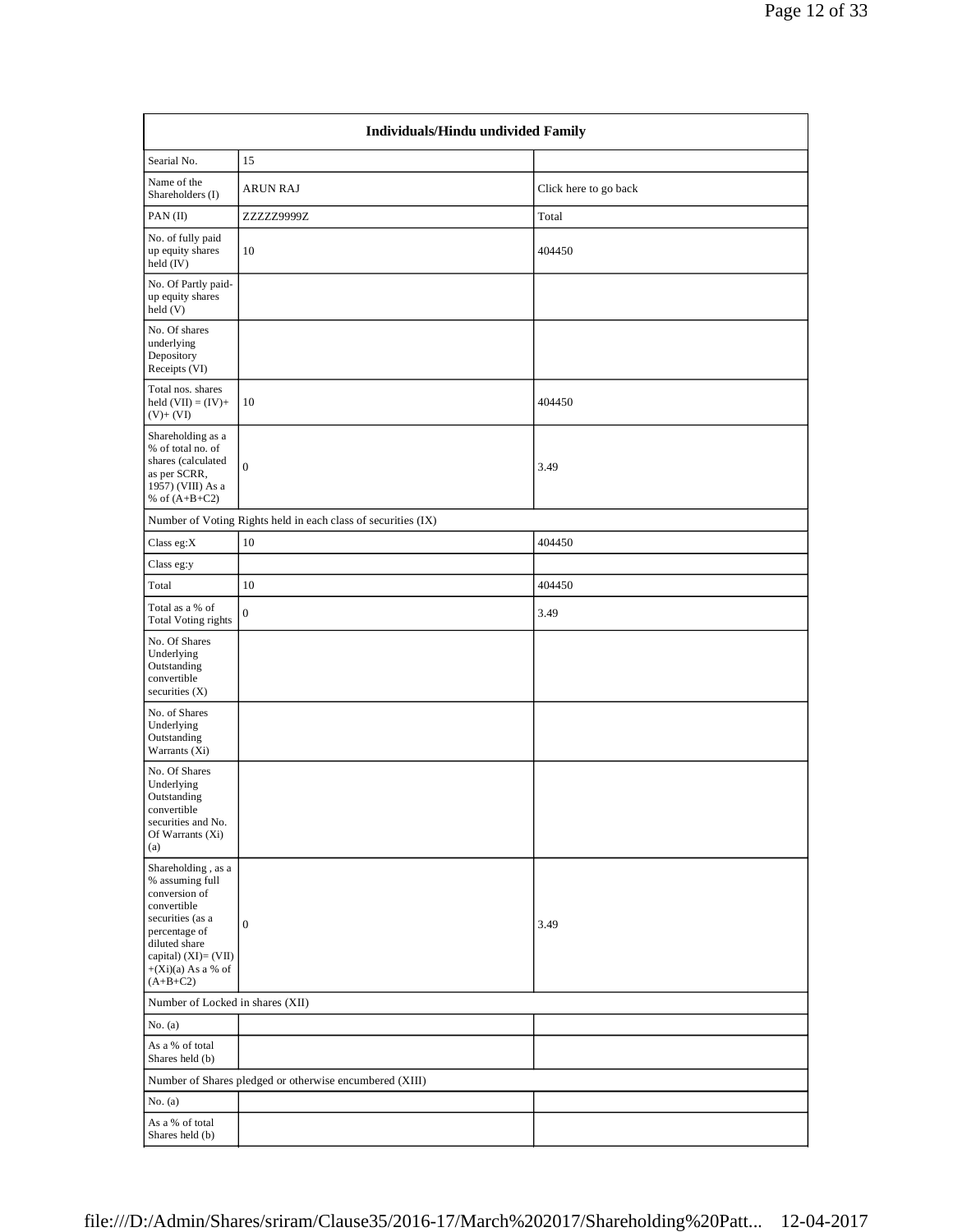| Number of equity<br>shares held in<br>dematerialized<br>form (XIV) | $\overline{10}$              | 156170 |  |  |  |
|--------------------------------------------------------------------|------------------------------|--------|--|--|--|
|                                                                    | Reason for not providing PAN |        |  |  |  |
| Reason for not<br>providing PAN                                    | Textual Information(4)       |        |  |  |  |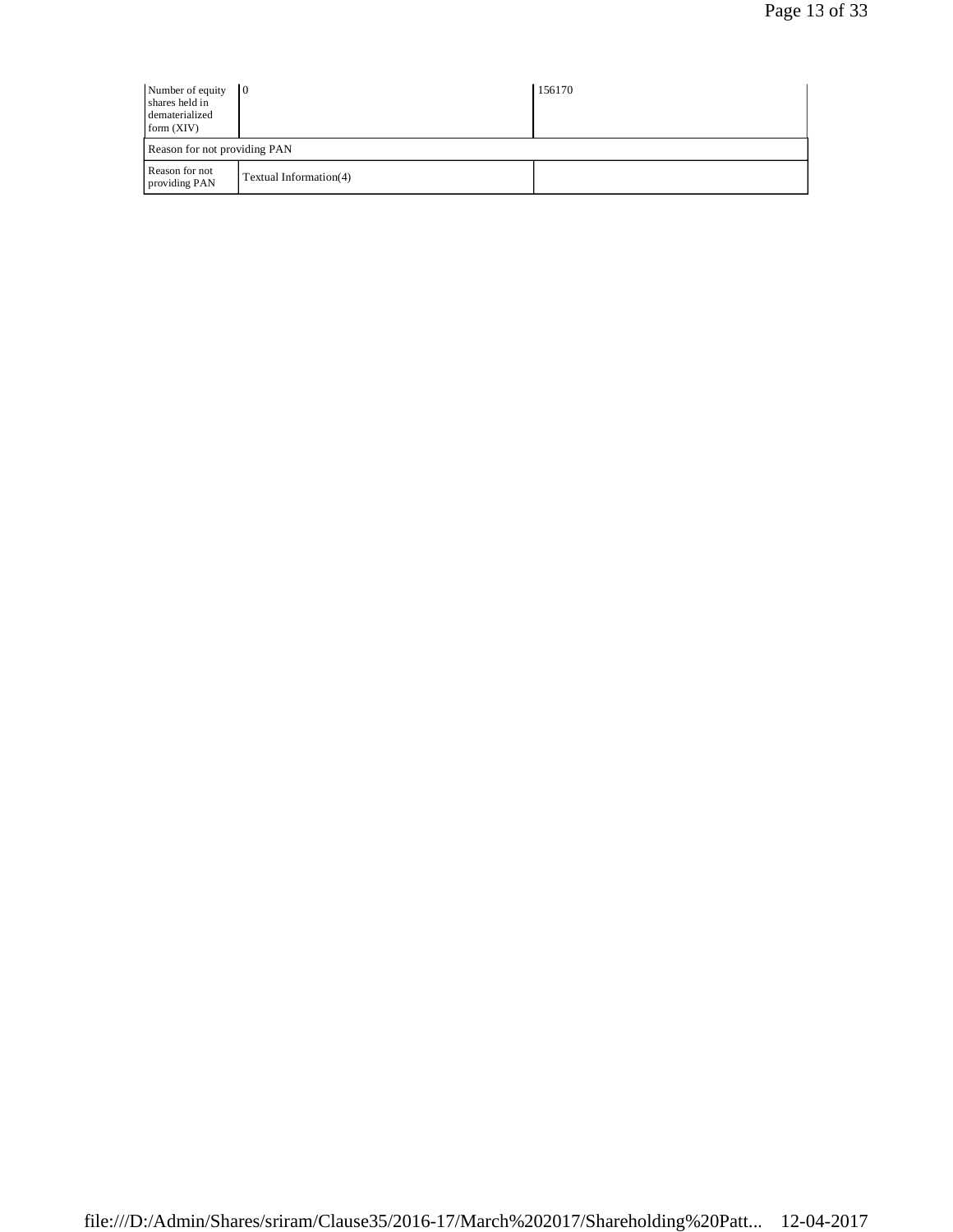| <b>Text Block</b>      |                                                                                                                                                                                                                            |  |  |  |
|------------------------|----------------------------------------------------------------------------------------------------------------------------------------------------------------------------------------------------------------------------|--|--|--|
| Textual Information(1) | Person belongs to the promoter group and defined as promoter group in the public issue. They are not in<br>touch with company and not part of the day to day management. They are not shared their PAN no with<br>company. |  |  |  |
| Textual Information(2) | Person belongs to the promoter group and defined as promoter group in the public issue. They are not in<br>touch with company and not part of the day to day management. They are not shared their PAN no with<br>company. |  |  |  |
| Textual Information(3) | Person belongs to the promoter group and defined as promoter group in the public issue. They are not in<br>touch with company and not part of the day to day management. They are not shared their PAN no with<br>company. |  |  |  |
| Textual Information(4) | Person belongs to the promoter group and defined as promoter group in the public issue. They are not in<br>touch with company and not part of the day to day management. They are not shared their PAN no with<br>company. |  |  |  |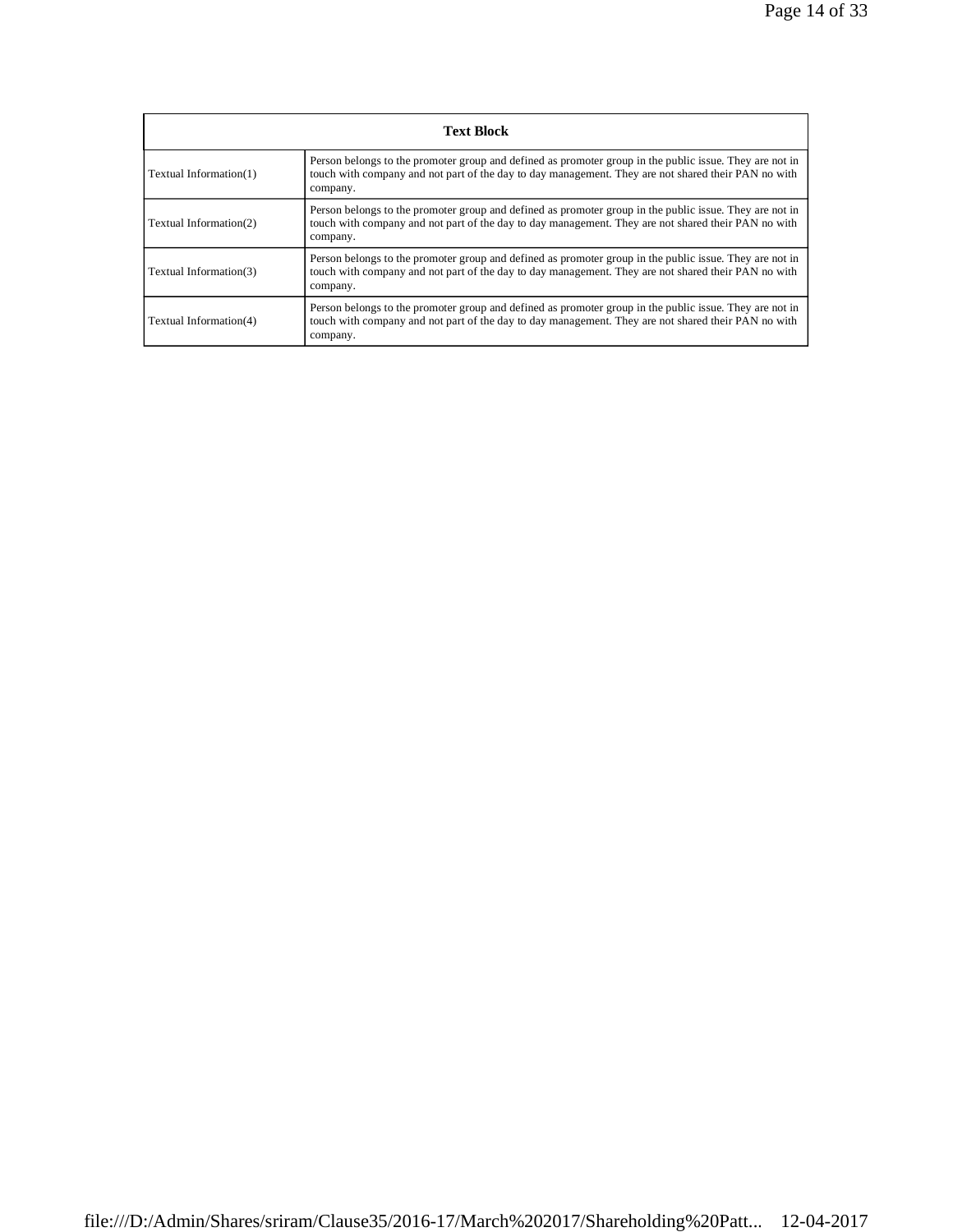| Any Other (specify)                                                                                                                                                                   |                                                               |                       |  |  |  |
|---------------------------------------------------------------------------------------------------------------------------------------------------------------------------------------|---------------------------------------------------------------|-----------------------|--|--|--|
| Searial No.                                                                                                                                                                           | $\mathbf{1}$                                                  |                       |  |  |  |
| Category                                                                                                                                                                              | <b>Bodies Corporate</b>                                       | Click here to go back |  |  |  |
| Name of the<br>Shareholders (I)                                                                                                                                                       | RAVILEELA GRANITES LIMITED                                    |                       |  |  |  |
| PAN(II)                                                                                                                                                                               | AABCR0721R                                                    | Total                 |  |  |  |
| No. of the<br>Shareholders (I)                                                                                                                                                        | $\mathbf{1}$                                                  | $\mathbf{1}$          |  |  |  |
| No. of fully paid<br>up equity shares<br>held (IV)                                                                                                                                    | 1511000                                                       | 1511000               |  |  |  |
| No. Of Partly paid-<br>up equity shares<br>held (V)                                                                                                                                   |                                                               |                       |  |  |  |
| No. Of shares<br>underlying<br>Depository<br>Receipts (VI)                                                                                                                            |                                                               |                       |  |  |  |
| Total nos. shares<br>held $(VII) = (IV) +$<br>$(V)+(VI)$                                                                                                                              | 1511000                                                       | 1511000               |  |  |  |
| Shareholding as a<br>% of total no. of<br>shares (calculated<br>as per SCRR,<br>1957) (VIII) As a<br>% of $(A+B+C2)$                                                                  | 13.04                                                         | 13.04                 |  |  |  |
|                                                                                                                                                                                       | Number of Voting Rights held in each class of securities (IX) |                       |  |  |  |
| Class eg: X                                                                                                                                                                           | 1511000                                                       | 1511000               |  |  |  |
| Class eg:y                                                                                                                                                                            |                                                               |                       |  |  |  |
| Total                                                                                                                                                                                 | 1511000                                                       | 1511000               |  |  |  |
| Total as a % of<br><b>Total Voting rights</b>                                                                                                                                         | 13.04                                                         | 13.04                 |  |  |  |
| No. Of Shares<br>Underlying<br>Outstanding<br>convertible<br>securities $(X)$                                                                                                         |                                                               |                       |  |  |  |
| No. of Shares<br>Underlying<br>Outstanding<br>Warrants (Xi)                                                                                                                           |                                                               |                       |  |  |  |
| No. Of Shares<br>Underlying<br>Outstanding<br>convertible<br>securities and No.<br>Of Warrants (Xi)<br>(a)                                                                            |                                                               |                       |  |  |  |
| Shareholding, as a<br>% assuming full<br>conversion of<br>convertible<br>securities (as a<br>percentage of<br>diluted share<br>capital) (XI)= (VII)<br>$+(X)$ As a % of<br>$(A+B+C2)$ | 13.04                                                         | 13.04                 |  |  |  |
| Number of Locked in shares (XII)                                                                                                                                                      |                                                               |                       |  |  |  |
| No. $(a)$                                                                                                                                                                             |                                                               |                       |  |  |  |
| As a % of total<br>Shares held (b)                                                                                                                                                    |                                                               |                       |  |  |  |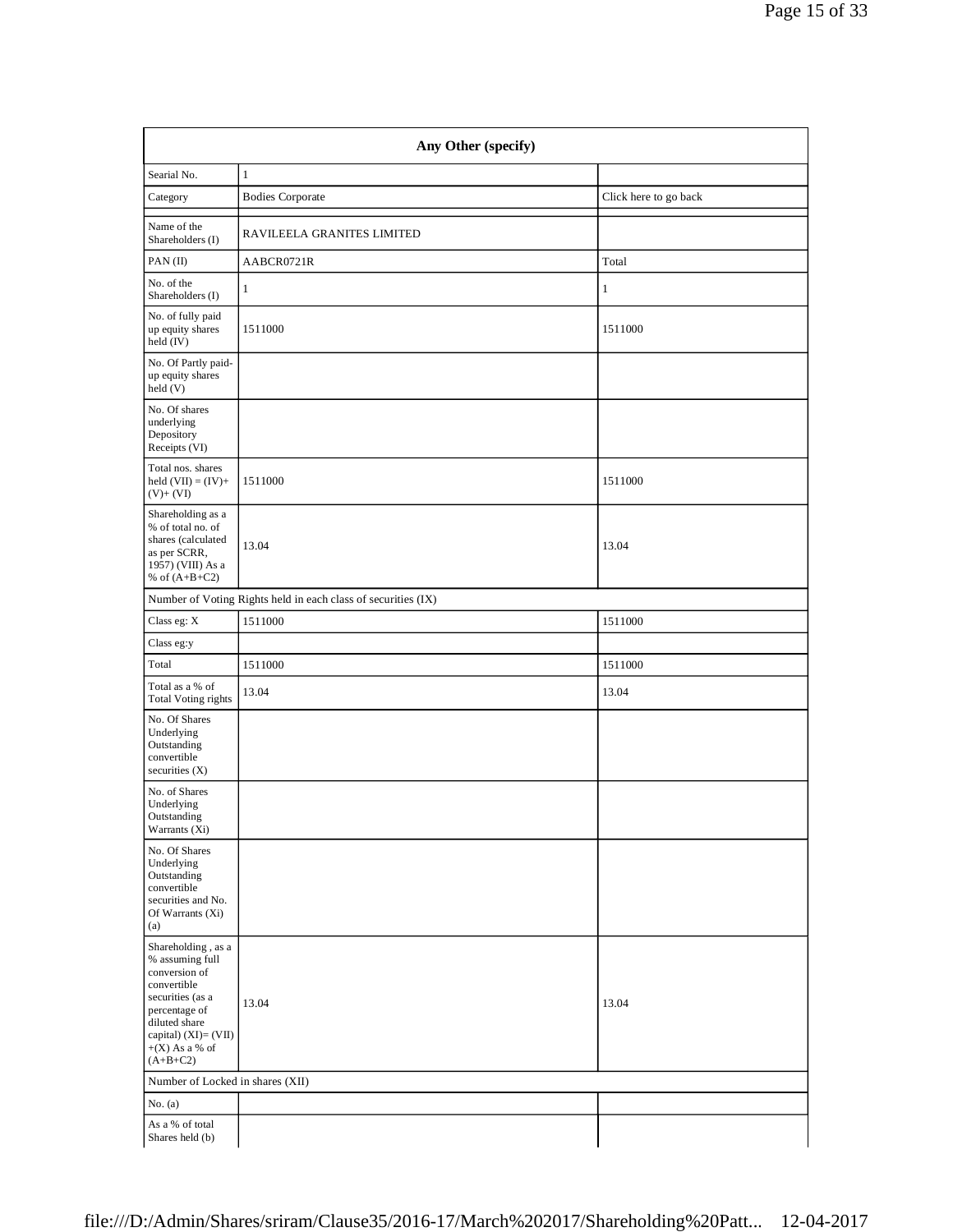| Number of Shares pledged or otherwise encumbered (XIII)              |         |         |  |
|----------------------------------------------------------------------|---------|---------|--|
| No. $(a)$                                                            |         |         |  |
| As a % of total<br>Shares held (b)                                   |         |         |  |
| Number of equity<br>shares held in<br>dematerialized<br>form $(XIV)$ | 1511000 | 1511000 |  |
| Reason for not<br>providing PAN                                      |         |         |  |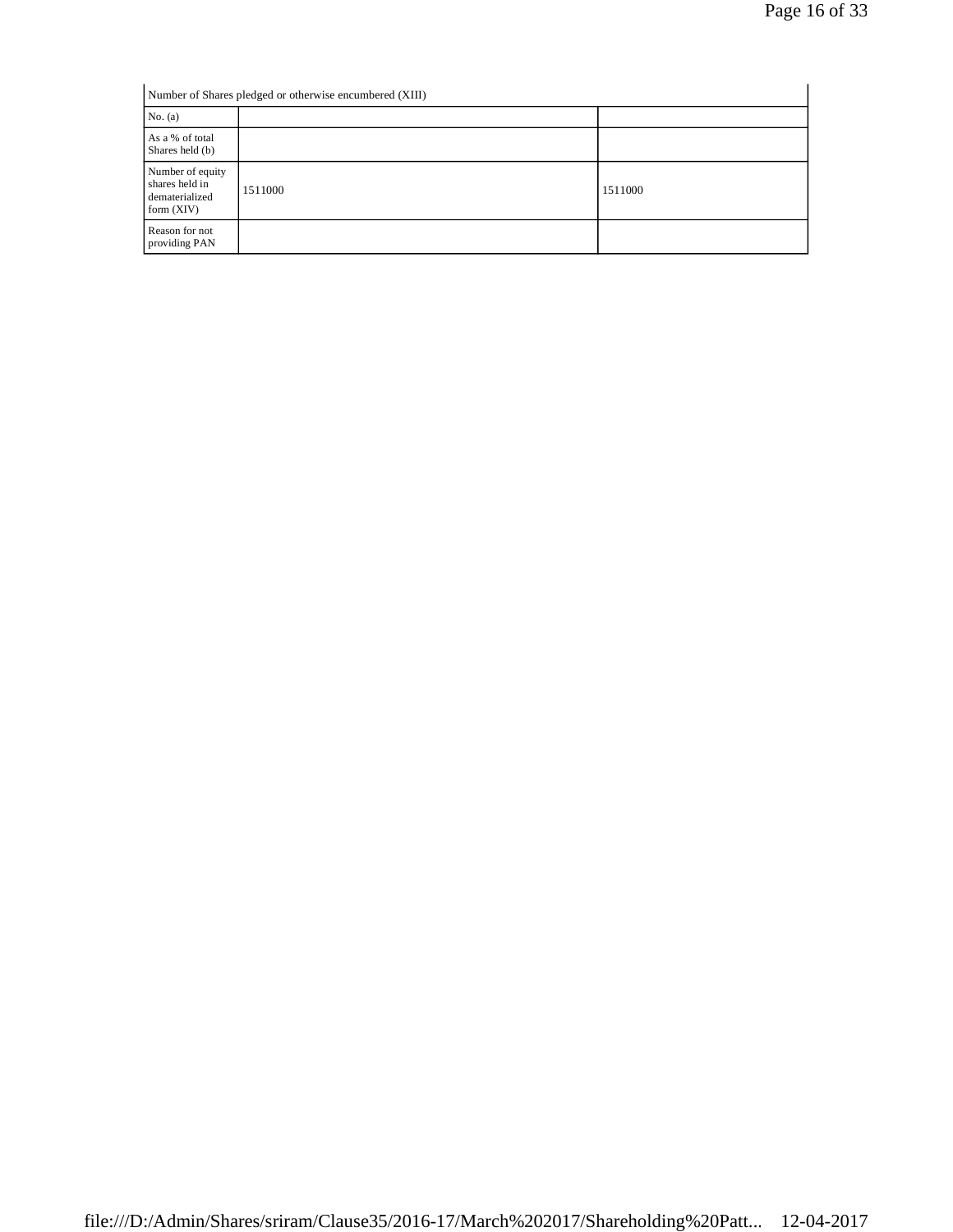| Searial No.                                                                                                                                                                              | $\mathbf{1}$                                                 | $\overline{c}$                     | 3                                | $\overline{4}$                | 5                        | 6                               | $\tau$                           |
|------------------------------------------------------------------------------------------------------------------------------------------------------------------------------------------|--------------------------------------------------------------|------------------------------------|----------------------------------|-------------------------------|--------------------------|---------------------------------|----------------------------------|
| Name of the<br>Shareholders (I)                                                                                                                                                          | <b>RAMA</b><br><b>CHANDRA</b><br><b>RAO</b><br><b>NEMANI</b> | JANAKIRAMA<br>VARMA<br><b>MEKA</b> | <b>SHARMILA</b><br><b>NEMANI</b> | <b>SUNIL</b><br><b>NEMANI</b> | MURTHY<br><b>MUTYALA</b> | <b>VINITHAP</b><br><b>VARMA</b> | <b>PRATHIMA</b><br><b>NEMANI</b> |
| PAN(II)                                                                                                                                                                                  | AFUPN8077R                                                   | AQXPM5086F                         | AXAPN2501L                       | AWRPN7930M                    | AQZPM9058R               | ZZZZZ9999Z                      | ZZZZZ9999Z                       |
| No. of fully paid<br>up equity shares<br>held (IV)                                                                                                                                       | 2458760                                                      | 1085270                            | 496700                           | 373600                        | 351150                   | 250300                          | 233400                           |
| No. Of Partly paid-<br>up equity shares<br>held (V)                                                                                                                                      |                                                              |                                    |                                  |                               |                          |                                 |                                  |
| No. Of shares<br>underlying<br>Depository<br>Receipts (VI)                                                                                                                               |                                                              |                                    |                                  |                               |                          |                                 |                                  |
| Total nos. shares<br>held $(VII) = (IV) +$<br>$(V)$ + $(VI)$                                                                                                                             | 2458760                                                      | 1085270                            | 496700                           | 373600                        | 351150                   | 250300                          | 233400                           |
| Shareholding as a<br>% of total no. of<br>shares (calculated<br>as per SCRR,<br>1957) (VIII) As a<br>% of $(A+B+C2)$                                                                     | 21.22                                                        | 9.37                               | 4.29                             | 3.22                          | 3.03                     | 2.16                            | 2.01                             |
| Number of Voting Rights held in each class of securities (IX)                                                                                                                            |                                                              |                                    |                                  |                               |                          |                                 |                                  |
| Class eg: X                                                                                                                                                                              | 2458760                                                      | 1085270                            | 496700                           | 373600                        | 351150                   | 250300                          | 233400                           |
| Class eg:y                                                                                                                                                                               |                                                              |                                    |                                  |                               |                          |                                 |                                  |
| Total                                                                                                                                                                                    | 2458760                                                      | 1085270                            | 496700                           | 373600                        | 351150                   | 250300                          | 233400                           |
| Total as a % of<br><b>Total Voting rights</b>                                                                                                                                            | 21.22                                                        | 9.37                               | 4.29                             | 3.22                          | 3.03                     | 2.16                            | 2.01                             |
| No. Of Shares<br>Underlying<br>Outstanding<br>convertible<br>securities $(X)$                                                                                                            |                                                              |                                    |                                  |                               |                          |                                 |                                  |
| No. of Shares<br>Underlying<br>Outstanding<br>Warrants (Xi)                                                                                                                              |                                                              |                                    |                                  |                               |                          |                                 |                                  |
| No. Of Shares<br>Underlying<br>Outstanding<br>convertible<br>securities and No.<br>Of Warrants (Xi)<br>(a)                                                                               |                                                              |                                    |                                  |                               |                          |                                 |                                  |
| Shareholding, as a<br>% assuming full<br>conversion of<br>convertible<br>securities (as a<br>percentage of<br>diluted share<br>capital) $(XI) = (VII)$<br>$+(X)$ As a % of<br>$(A+B+C2)$ | 21.22                                                        | 9.37                               | 4.29                             | 3.22                          | 3.03                     | 2.16                            | 2.01                             |
| Number of Locked in shares (XII)                                                                                                                                                         |                                                              |                                    |                                  |                               |                          |                                 |                                  |
| No. $(a)$                                                                                                                                                                                |                                                              |                                    |                                  |                               |                          |                                 |                                  |
| As a % of total<br>Shares held (b)                                                                                                                                                       |                                                              |                                    |                                  |                               |                          |                                 |                                  |
|                                                                                                                                                                                          |                                                              |                                    |                                  |                               |                          |                                 |                                  |
| Number of Shares pledged or otherwise encumbered (XIII)                                                                                                                                  |                                                              |                                    |                                  |                               |                          |                                 |                                  |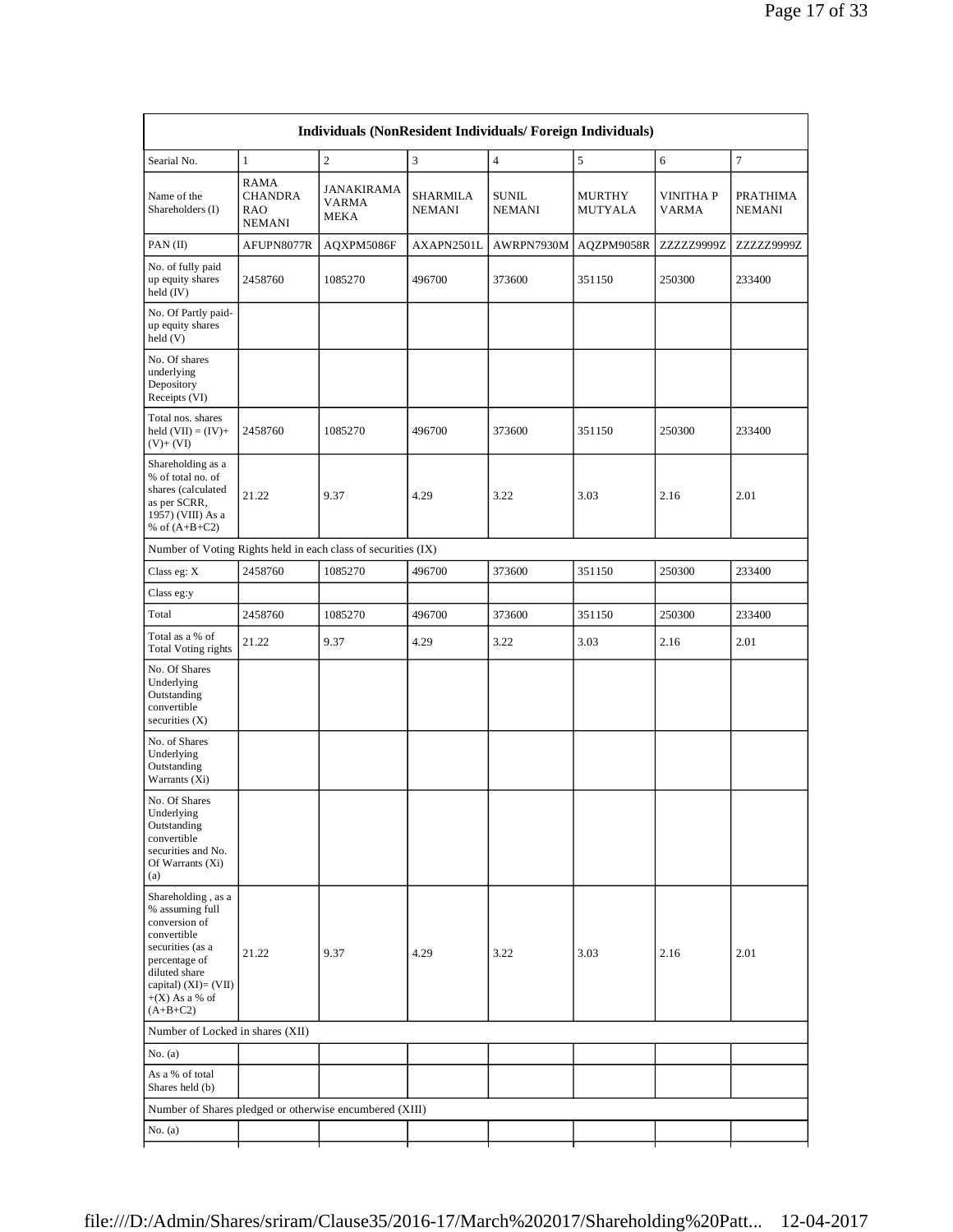| As a % of total<br>Shares held (b)                                   |         |         |   |  |        |                               |                               |
|----------------------------------------------------------------------|---------|---------|---|--|--------|-------------------------------|-------------------------------|
| Number of equity<br>shares held in<br>dematerialized<br>form $(XIV)$ | 2458760 | 1085270 | U |  | 351150 | $\overline{0}$                | -0                            |
| Reason for not providing PAN                                         |         |         |   |  |        |                               |                               |
| Reason for not<br>providing PAN                                      |         |         |   |  |        | Textual<br>Information<br>(1) | Textual<br>Information<br>(2) |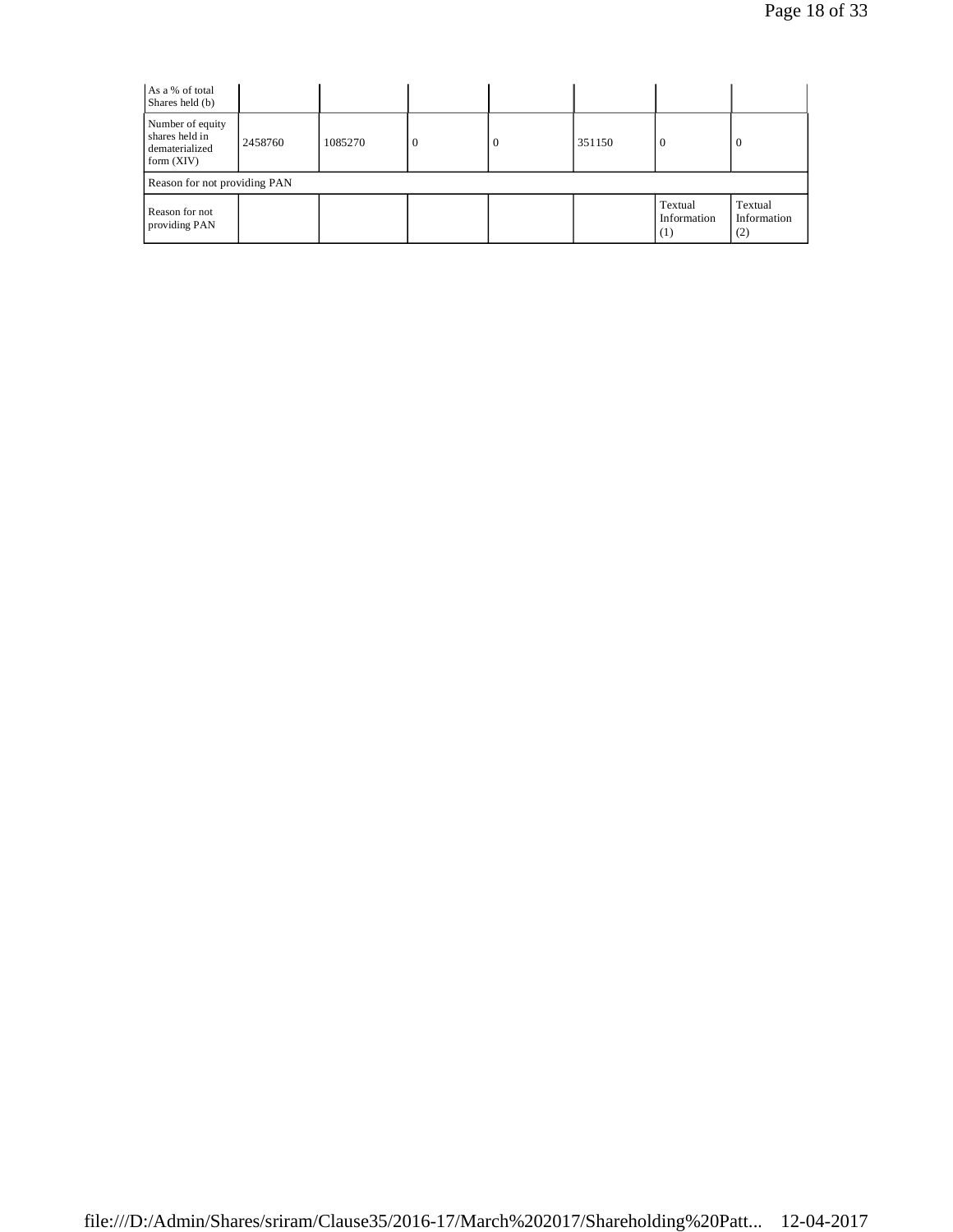| Individuals (NonResident Individuals/Foreign Individuals)                                                                                                                                 |                                                               |                                  |                              |                          |  |
|-------------------------------------------------------------------------------------------------------------------------------------------------------------------------------------------|---------------------------------------------------------------|----------------------------------|------------------------------|--------------------------|--|
| Searial No.                                                                                                                                                                               | 8                                                             | 9                                | 10                           |                          |  |
| Name of the<br>Shareholders (I)                                                                                                                                                           | CHANDRALEKHA<br><b>MEKA</b>                                   | KROTHAPALLI<br><b>ANJANEYULU</b> | KRISHNA VARMA<br><b>MEKA</b> | Click here to go<br>back |  |
| PAN(II)                                                                                                                                                                                   | ATUPM2351D                                                    | AQRPK0778N                       | ZZZZZ9999Z                   | Total                    |  |
| No. of fully paid<br>up equity shares<br>held (IV)                                                                                                                                        | 60000                                                         | 5022                             | 6270                         | 5320472                  |  |
| No. Of Partly paid-<br>up equity shares<br>held (V)                                                                                                                                       |                                                               |                                  |                              |                          |  |
| No. Of shares<br>underlying<br>Depository<br>Receipts (VI)                                                                                                                                |                                                               |                                  |                              |                          |  |
| Total nos. shares<br>held $(VII) = (IV) +$<br>$(V) + (VI)$                                                                                                                                | 60000                                                         | 5022                             | 6270                         | 5320472                  |  |
| Shareholding as a<br>% of total no. of<br>shares (calculated<br>as per SCRR,<br>1957) (VIII) As a<br>% of $(A+B+C2)$                                                                      | 0.52                                                          | 0.04                             | 0.05                         | 45.92                    |  |
|                                                                                                                                                                                           | Number of Voting Rights held in each class of securities (IX) |                                  |                              |                          |  |
| Class eg: X                                                                                                                                                                               | 60000                                                         | 5022                             | 6270                         | 5320472                  |  |
| Class eg:y                                                                                                                                                                                |                                                               |                                  |                              |                          |  |
| Total                                                                                                                                                                                     | 60000                                                         | 5022                             | 6270                         | 5320472                  |  |
| Total as a % of<br><b>Total Voting rights</b>                                                                                                                                             | 0.52                                                          | 0.04                             | 0.05                         | 45.92                    |  |
| No. Of Shares<br>Underlying<br>Outstanding<br>convertible<br>securities $(X)$                                                                                                             |                                                               |                                  |                              |                          |  |
| No. of Shares<br>Underlying<br>Outstanding<br>Warrants (Xi)                                                                                                                               |                                                               |                                  |                              |                          |  |
| No. Of Shares<br>Underlying<br>Outstanding<br>convertible<br>securities and No.<br>Of Warrants (Xi)<br>(a)                                                                                |                                                               |                                  |                              |                          |  |
| Shareholding , as a<br>% assuming full<br>conversion of<br>convertible<br>securities (as a<br>percentage of<br>diluted share<br>capital) $(XI) = (VII)$<br>$+(X)$ As a % of<br>$(A+B+C2)$ | 0.52                                                          | 0.04                             | 0.05                         | 45.92                    |  |
| Number of Locked in shares (XII)                                                                                                                                                          |                                                               |                                  |                              |                          |  |
| No. $(a)$                                                                                                                                                                                 |                                                               |                                  |                              |                          |  |
| As a % of total<br>Shares held (b)                                                                                                                                                        |                                                               |                                  |                              |                          |  |
|                                                                                                                                                                                           | Number of Shares pledged or otherwise encumbered (XIII)       |                                  |                              |                          |  |
| No. $(a)$                                                                                                                                                                                 |                                                               |                                  |                              |                          |  |
| As a % of total<br>Shares held (b)                                                                                                                                                        |                                                               |                                  |                              |                          |  |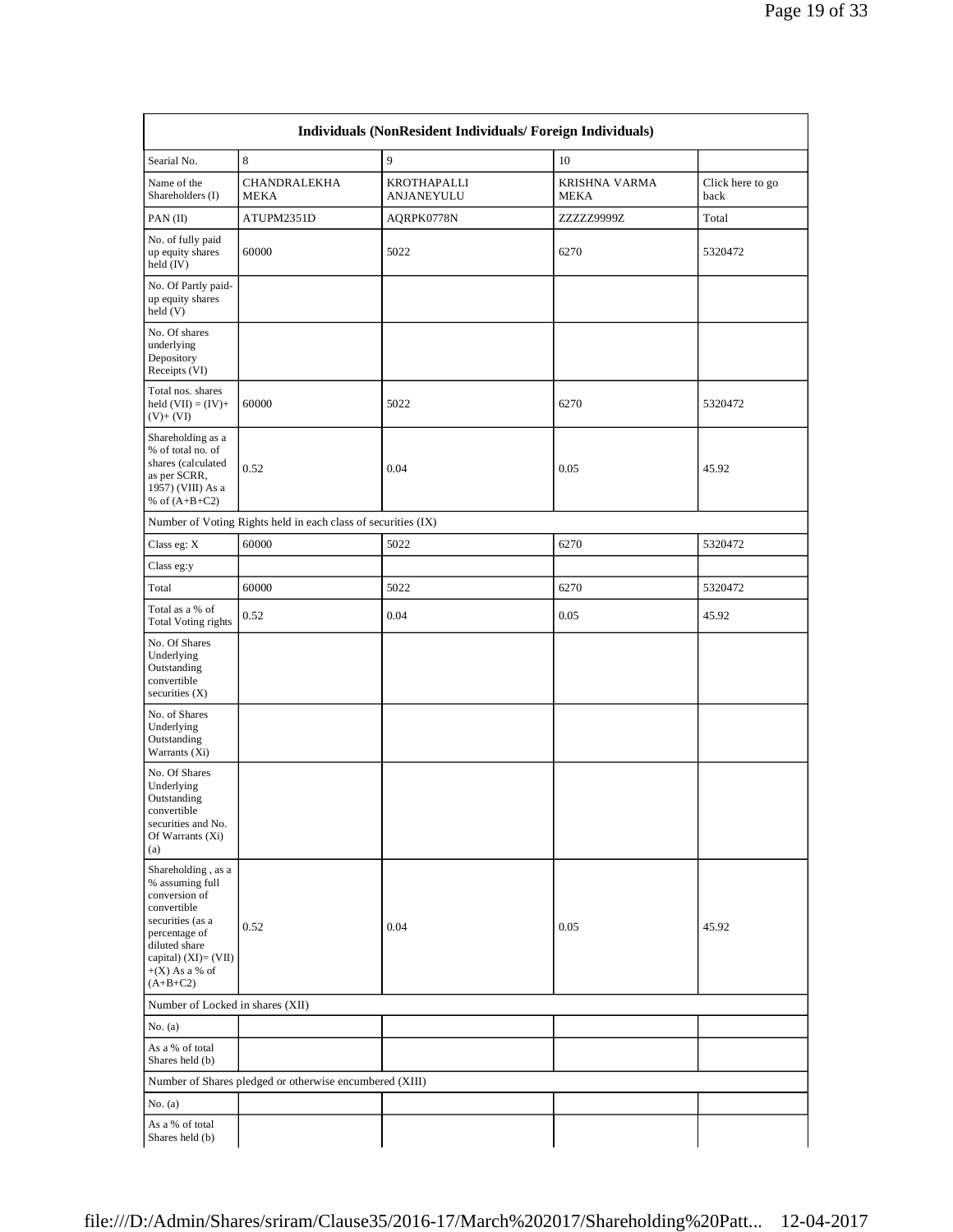| Number of equity<br>shares held in<br>dematerialized<br>form $(XIV)$ | 60000                        | 5022 |                        | 3960202 |  |  |
|----------------------------------------------------------------------|------------------------------|------|------------------------|---------|--|--|
|                                                                      | Reason for not providing PAN |      |                        |         |  |  |
| Reason for not<br>providing PAN                                      |                              |      | Textual Information(3) |         |  |  |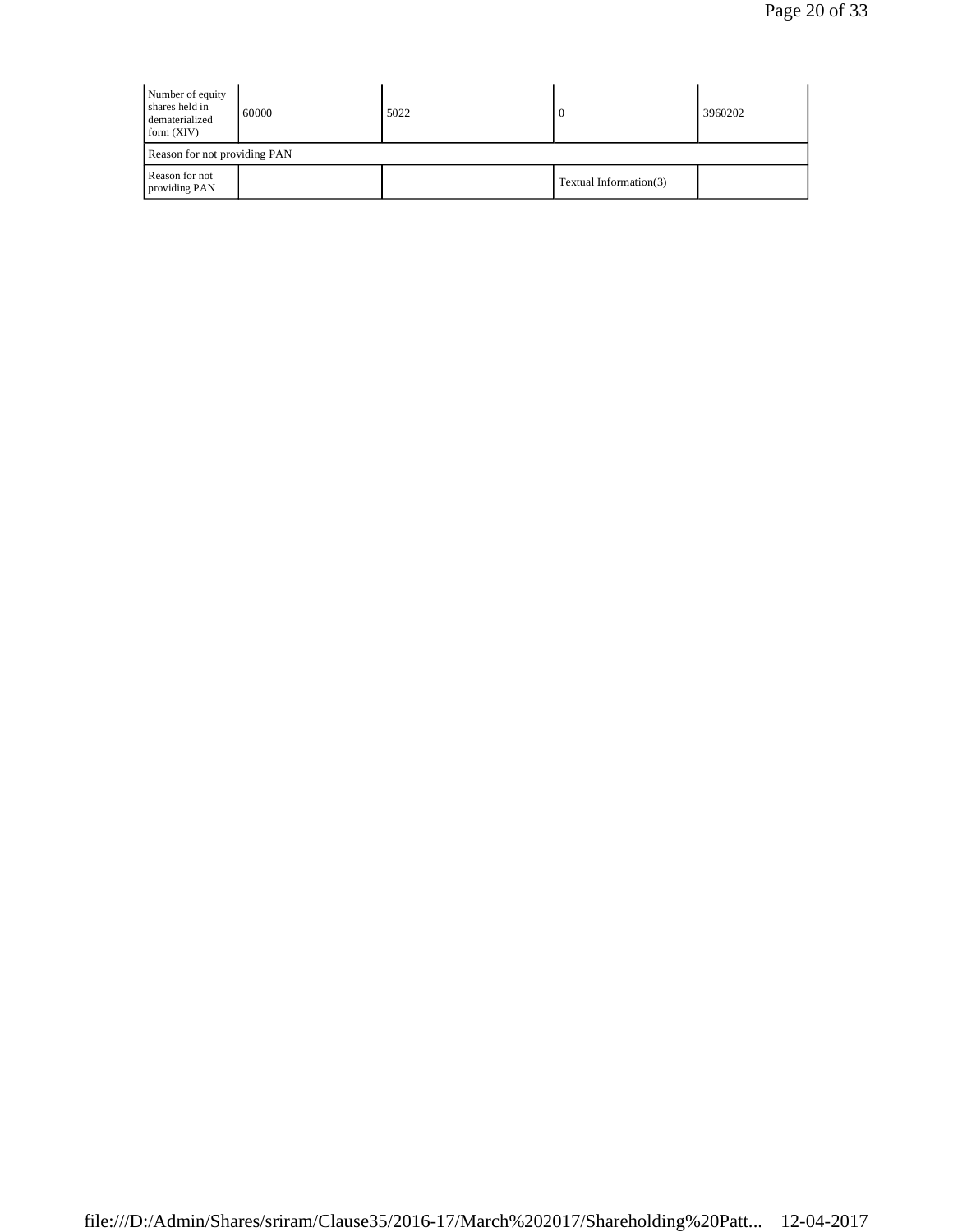| <b>Text Block</b>      |                                                                                                                                                                                                                            |  |  |  |
|------------------------|----------------------------------------------------------------------------------------------------------------------------------------------------------------------------------------------------------------------------|--|--|--|
| Textual Information(1) | Person belongs to the promoter group and defined as promoter group in the public issue. They are not in<br>touch with company and not part of the day to day management. They are not shared their PAN no with<br>company  |  |  |  |
| Textual Information(2) | Promoter Group person is NRI applied for PAN but it is rejected, now again they are in process of re-<br>applying for PAN No.                                                                                              |  |  |  |
| Textual Information(3) | Person belongs to the promoter group and defined as promoter group in the public issue. They are not in<br>touch with company and not part of the day to day management. They are not shared their PAN no with<br>company. |  |  |  |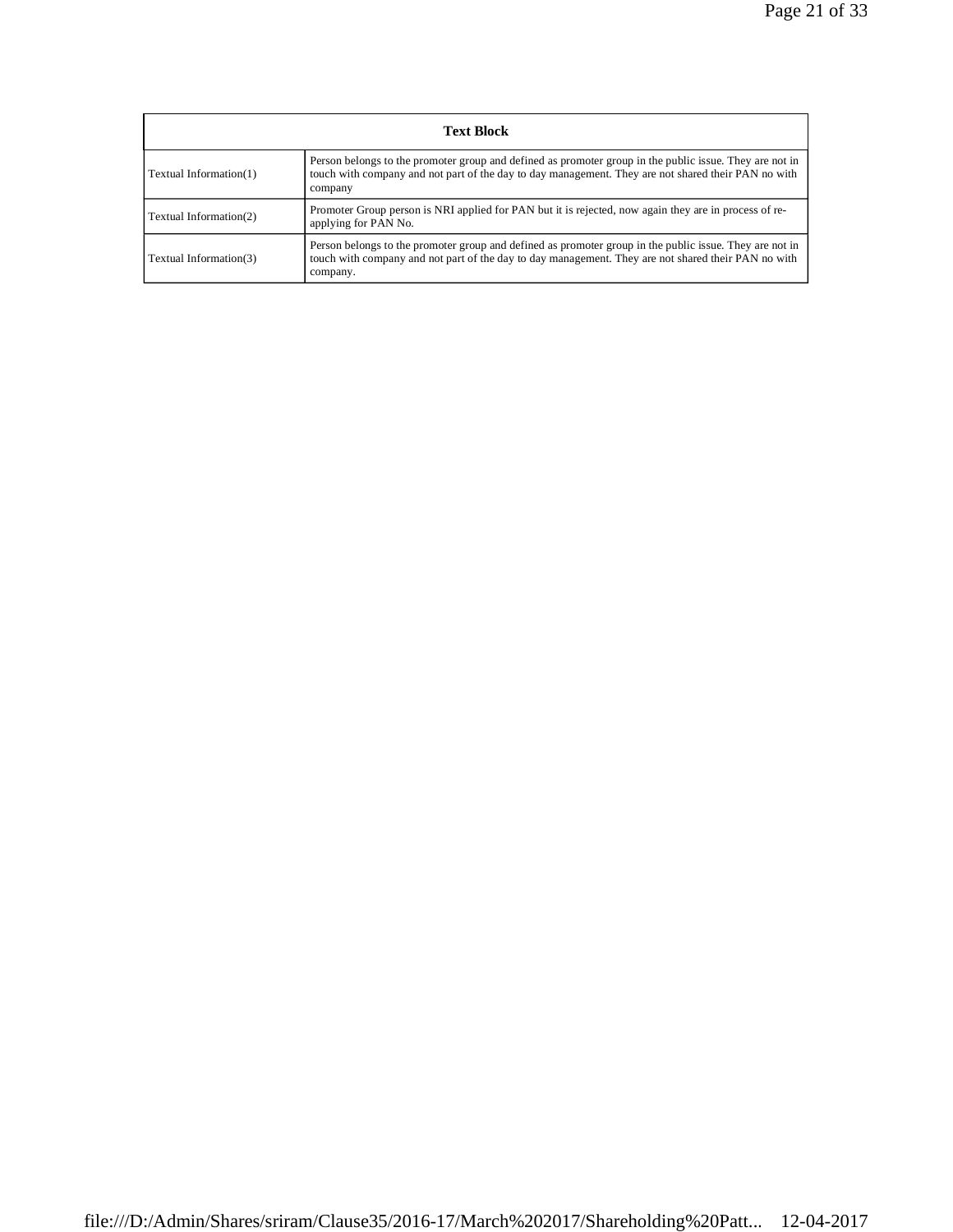| Any Other (specify)                                                                                                                                                                      |                                                               |                                                     |                          |  |  |
|------------------------------------------------------------------------------------------------------------------------------------------------------------------------------------------|---------------------------------------------------------------|-----------------------------------------------------|--------------------------|--|--|
| Searial No.                                                                                                                                                                              | $\mathbf{1}$                                                  | $\overline{2}$                                      |                          |  |  |
| Category                                                                                                                                                                                 | Other                                                         | Other                                               |                          |  |  |
| Name of the<br>Shareholders (I)                                                                                                                                                          | RAM NEMANI DEF. BEN. PENSION PLAN<br><b>TRUST</b>             | VARMA J MEKA DEF. BEN. PENSION PLAN<br><b>TRUST</b> | Click here to go<br>back |  |  |
| PAN(II)                                                                                                                                                                                  | ZZZZZ9999Z                                                    | ZZZZZ9999Z                                          | Total                    |  |  |
| No. of the<br>Shareholders (I)                                                                                                                                                           | 1                                                             | 1                                                   | $\sqrt{2}$               |  |  |
| No. of fully paid<br>up equity shares<br>held $(IV)$                                                                                                                                     | 1087600                                                       | 203300                                              | 1290900                  |  |  |
| No. Of Partly paid-<br>up equity shares<br>held (V)                                                                                                                                      |                                                               |                                                     |                          |  |  |
| No. Of shares<br>underlying<br>Depository<br>Receipts (VI)                                                                                                                               |                                                               |                                                     |                          |  |  |
| Total nos. shares<br>held $(VII) = (IV) +$<br>$(V)$ + $(VI)$                                                                                                                             | 1087600                                                       | 203300                                              | 1290900                  |  |  |
| Shareholding as a<br>% of total no. of<br>shares (calculated<br>as per SCRR,<br>1957) (VIII) As a<br>% of $(A+B+C2)$                                                                     | 9.39                                                          | 1.75                                                | 11.14                    |  |  |
|                                                                                                                                                                                          | Number of Voting Rights held in each class of securities (IX) |                                                     |                          |  |  |
| Class eg: $X$                                                                                                                                                                            | 1087600                                                       | 203300                                              | 1290900                  |  |  |
| Class eg:y                                                                                                                                                                               |                                                               |                                                     |                          |  |  |
| Total                                                                                                                                                                                    | 1087600                                                       | 203300                                              | 1290900                  |  |  |
| Total as a % of<br><b>Total Voting rights</b>                                                                                                                                            | 9.39                                                          | 1.75                                                | 11.14                    |  |  |
| No. Of Shares<br>Underlying<br>Outstanding<br>convertible<br>securities $(X)$                                                                                                            |                                                               |                                                     |                          |  |  |
| No. of Shares<br>Underlying<br>$\begin{array}{c} \text{Outstanding} \\ \end{array}$<br>Warrants (Xi)                                                                                     |                                                               |                                                     |                          |  |  |
| No. Of Shares<br>Underlying<br>Outstanding<br>convertible<br>securities and No.<br>Of Warrants (Xi)<br>(a)                                                                               |                                                               |                                                     |                          |  |  |
| Shareholding, as a<br>% assuming full<br>conversion of<br>convertible<br>securities (as a<br>percentage of<br>diluted share<br>capital) $(XI) = (VII)$<br>$+(X)$ As a % of<br>$(A+B+C2)$ | 9.39                                                          | 1.75                                                | 11.14                    |  |  |
| Number of Locked in shares (XII)                                                                                                                                                         |                                                               |                                                     |                          |  |  |
| No. $(a)$                                                                                                                                                                                |                                                               |                                                     |                          |  |  |
| As a % of total<br>Shares held (b)                                                                                                                                                       |                                                               |                                                     | $\boldsymbol{0}$         |  |  |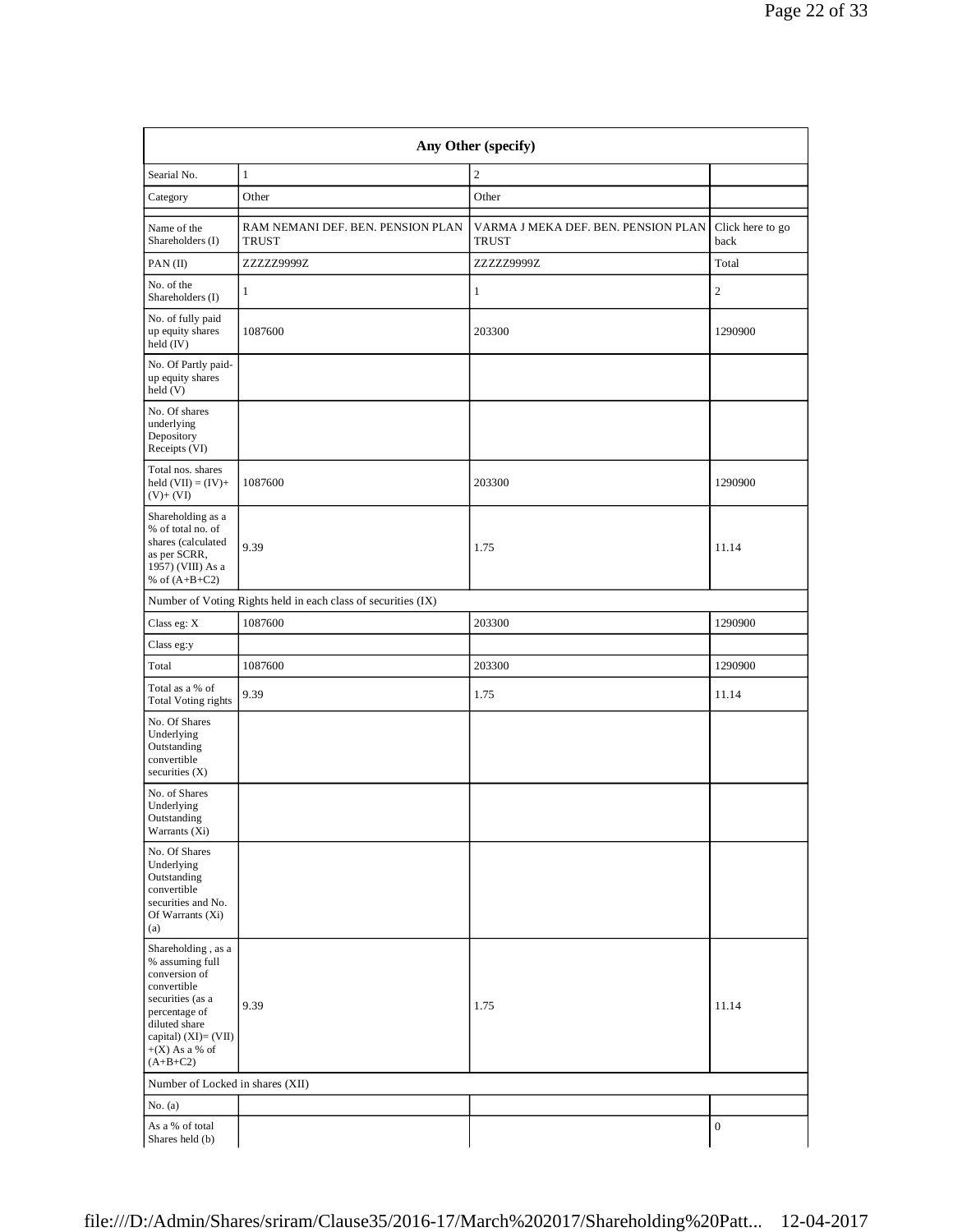| Number of Shares pledged or otherwise encumbered (XIII)              |    |          |          |  |
|----------------------------------------------------------------------|----|----------|----------|--|
| No. $(a)$                                                            |    |          |          |  |
| As a % of total<br>Shares held (b)                                   |    |          | <b>U</b> |  |
| Number of equity<br>shares held in<br>dematerialized<br>form $(XIV)$ | 0  | $\theta$ | -0       |  |
| Reason for not<br>providing PAN                                      | 14 | 15       |          |  |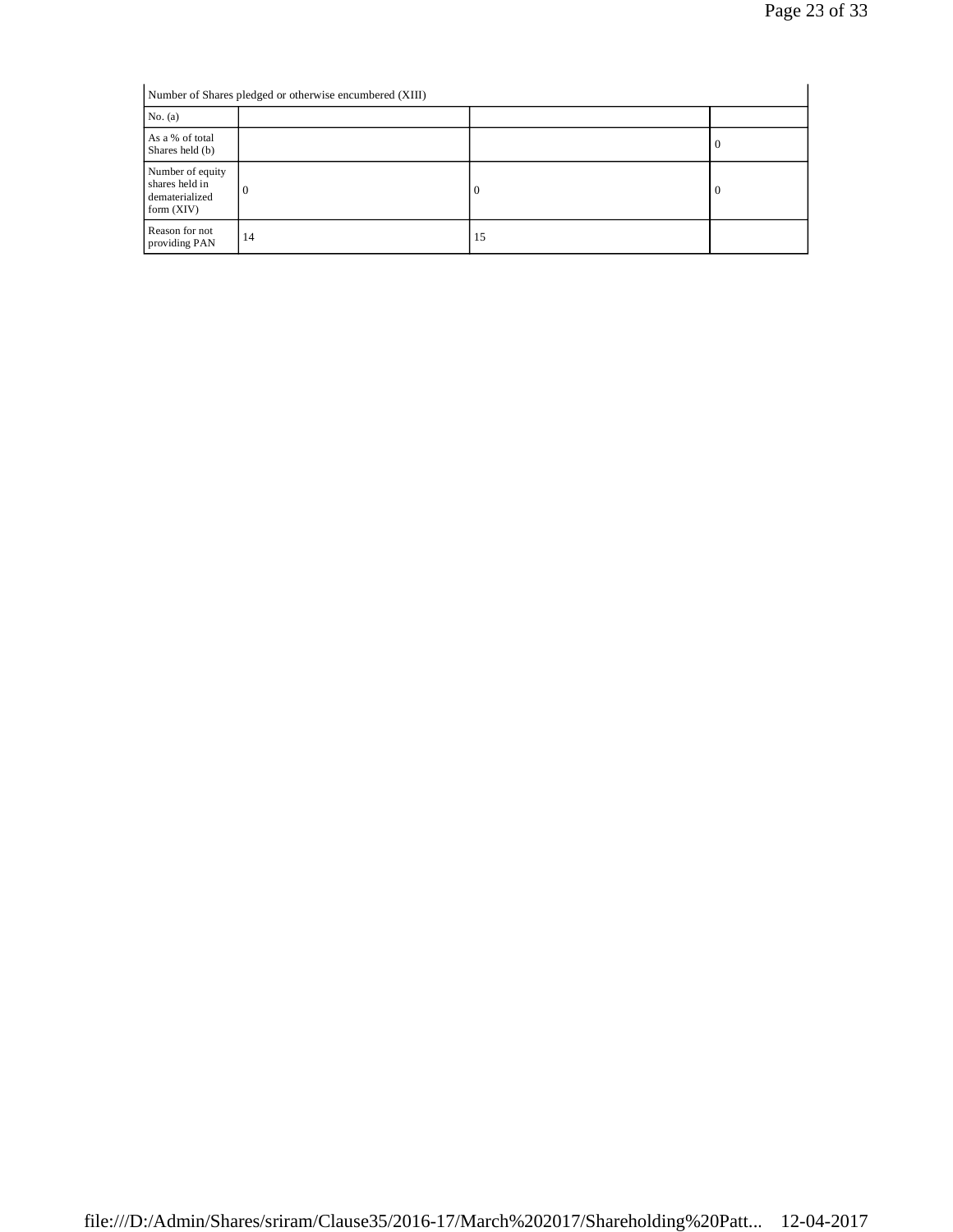| <b>Text Block</b>      |                                                                                                                                        |  |  |  |
|------------------------|----------------------------------------------------------------------------------------------------------------------------------------|--|--|--|
| Textual Information(1) | This is shown in promoter group and it is Foriegn Body trust. They are not able to obtain the PAN card<br>as it is foriegn body trust. |  |  |  |
| Textual Information(2) | This is shown in promoter group and it is Foriegn Body trust. They are not able to obtain the PAN card<br>as it is foriegn body trust. |  |  |  |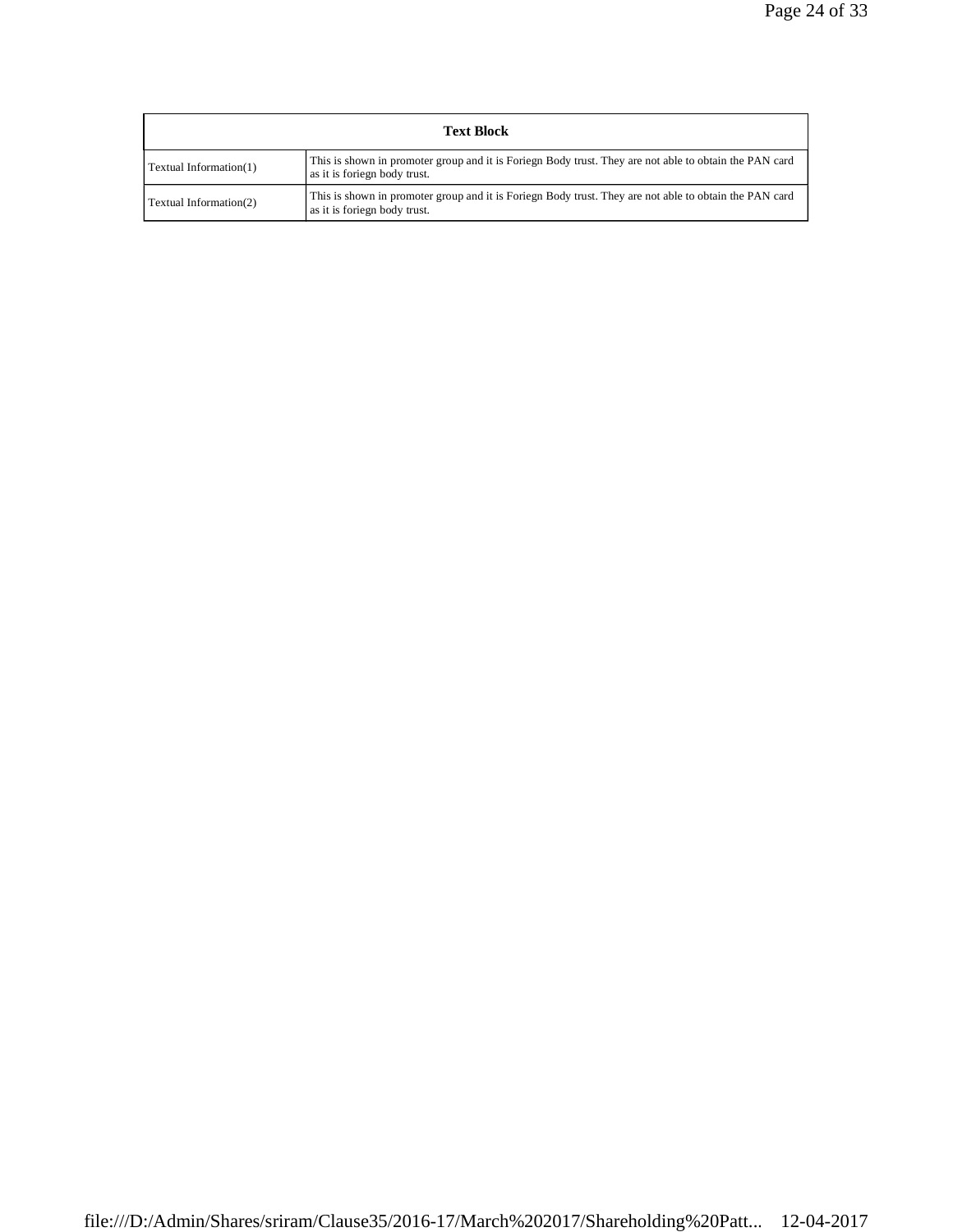| Searial No.                                                                                                                                                                              | $\,1\,$                                                       | $\sqrt{2}$               | $\ensuremath{\mathfrak{Z}}$ |                       |
|------------------------------------------------------------------------------------------------------------------------------------------------------------------------------------------|---------------------------------------------------------------|--------------------------|-----------------------------|-----------------------|
| Name of the<br>Shareholders (I)                                                                                                                                                          | ADISHESHA B REDDY                                             | PENMETSA SATYAVATI VARMA | MARNI RAMA DEVI             | Click here to go back |
| PAN(II)                                                                                                                                                                                  | ALLPR1796C                                                    | ZZZZZ9999Z               | ZZZZZ9999Z                  | Total                 |
| No. of fully paid<br>up equity shares<br>held (IV)                                                                                                                                       | 197000                                                        | 662400                   | 234700                      | 1094100               |
| No. Of Partly paid-<br>up equity shares<br>held(V)                                                                                                                                       |                                                               |                          |                             |                       |
| No. Of shares<br>underlying<br>Depository<br>Receipts (VI)                                                                                                                               |                                                               |                          |                             |                       |
| Total nos. shares<br>held $(VII) = (IV) +$<br>$(V)$ + $(VI)$                                                                                                                             | 197000                                                        | 662400                   | 234700                      | 1094100               |
| Shareholding as a<br>% of total no. of<br>shares (calculated<br>as per SCRR,<br>1957) (VIII) As a<br>% of $(A+B+C2)$                                                                     | 1.7                                                           | 5.72                     | 2.03                        | 9.44                  |
|                                                                                                                                                                                          | Number of Voting Rights held in each class of securities (IX) |                          |                             |                       |
| Class eg: X                                                                                                                                                                              | 197000                                                        | 662400                   | 234700                      | 1094100               |
| Class eg:y                                                                                                                                                                               |                                                               |                          |                             |                       |
| Total                                                                                                                                                                                    | 197000                                                        | 662400                   | 234700                      | 1094100               |
| Total as a % of<br><b>Total Voting rights</b>                                                                                                                                            | 1.7                                                           | 5.72                     | 2.03                        | 9.44                  |
| No. Of Shares<br>Underlying<br>Outstanding<br>convertible<br>securities (X)                                                                                                              |                                                               |                          |                             |                       |
| No. of Shares<br>Underlying<br>Outstanding<br>Warrants (Xi)                                                                                                                              |                                                               |                          |                             |                       |
| No. Of Shares<br>Underlying<br>Outstanding<br>convertible<br>securities and No.<br>Of Warrants (Xi)<br>(a)                                                                               |                                                               |                          |                             |                       |
| Shareholding, as a<br>% assuming full<br>conversion of<br>convertible<br>securities (as a<br>percentage of<br>diluted share<br>capital) $(XI) = (VII)$<br>$+(X)$ As a % of<br>$(A+B+C2)$ | 1.7                                                           | 5.72                     | 2.03                        | 9.44                  |
| Number of Locked in shares (XII)                                                                                                                                                         |                                                               |                          |                             |                       |
| No. $(a)$                                                                                                                                                                                |                                                               |                          |                             |                       |
| As a % of total<br>Shares held (b)                                                                                                                                                       |                                                               |                          |                             |                       |
| Number of equity<br>shares held in<br>dematerialized<br>form $(XIV)$                                                                                                                     | 196800                                                        | 662400                   | $\mathbf{0}$                | 859200                |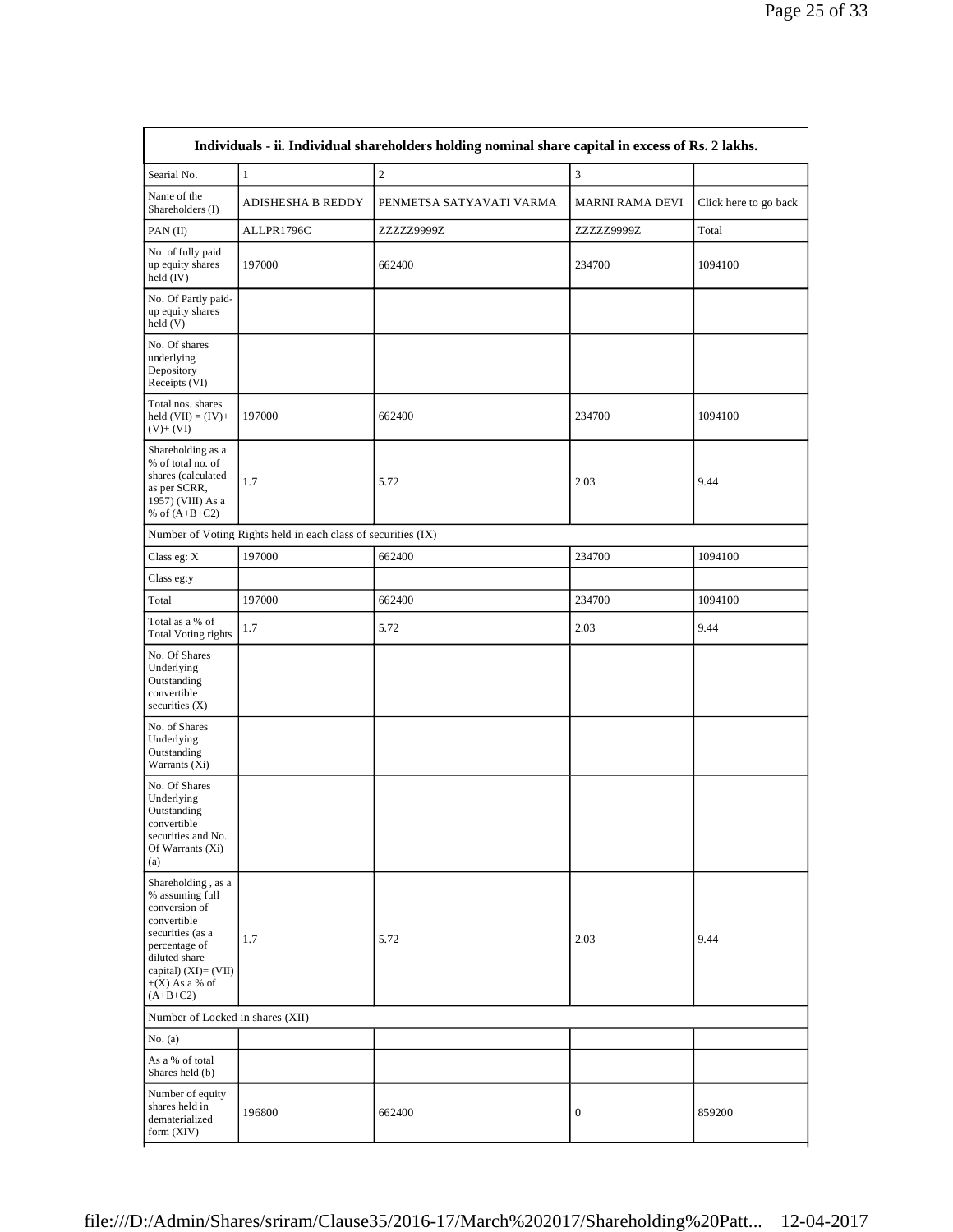| Reason for not providing PAN    |  |                        |                        |  |
|---------------------------------|--|------------------------|------------------------|--|
| Reason for not<br>providing PAN |  | Textual Information(1) | Textual Information(2) |  |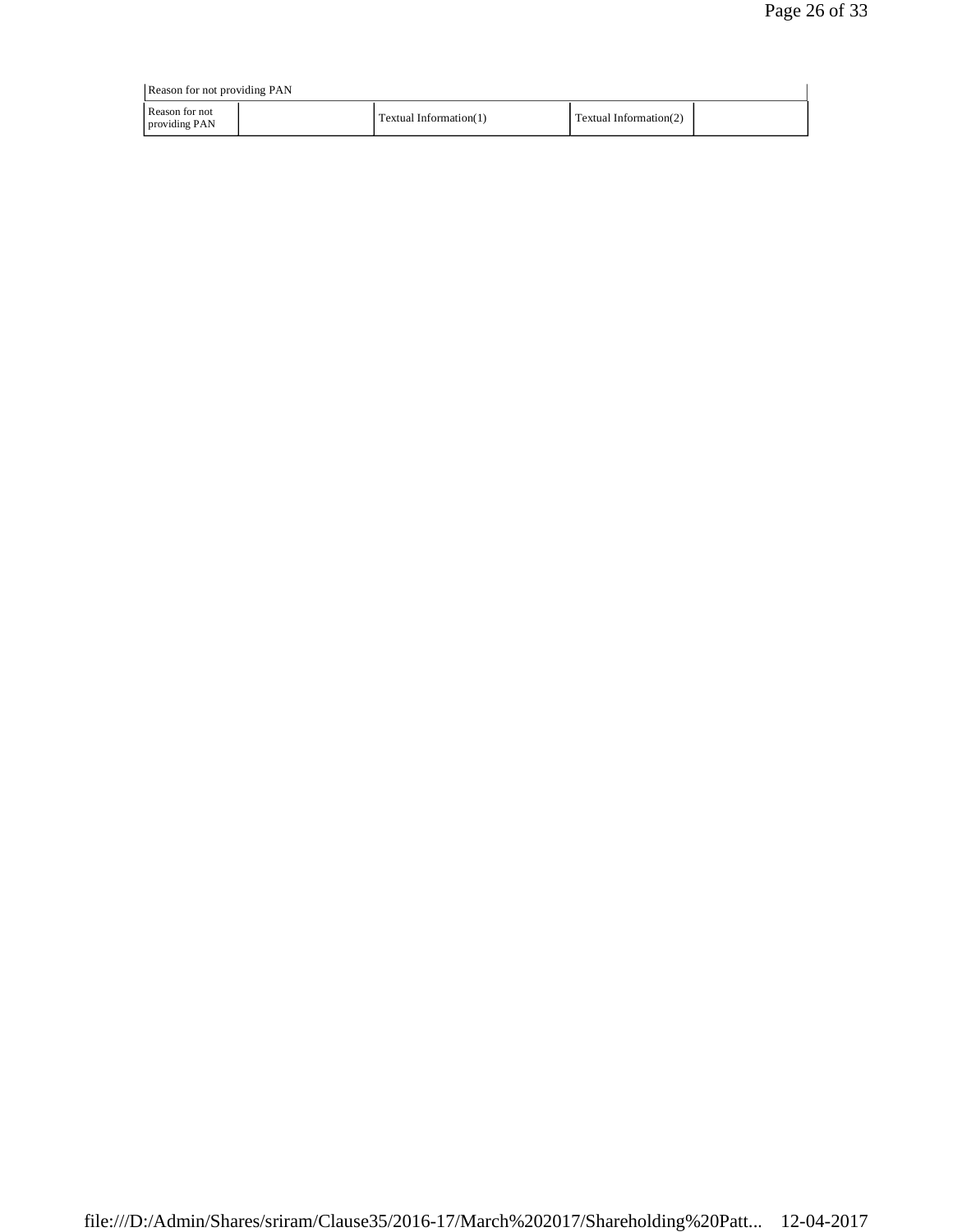| <b>Text Block</b>      |                              |  |
|------------------------|------------------------------|--|
| Textual Information(1) | Not updated with depository  |  |
| Textual Information(2) | Not submitted to the company |  |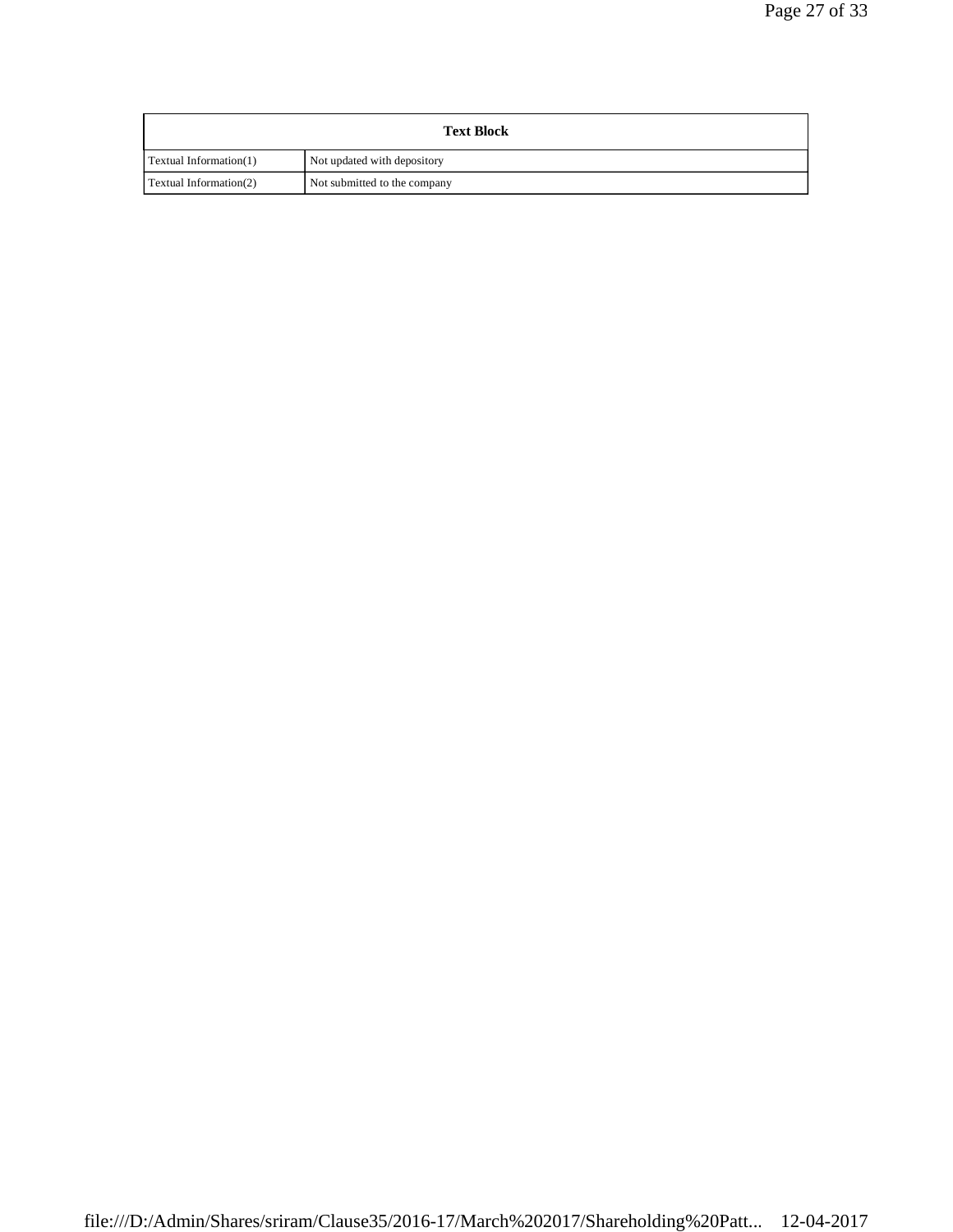|                                                                                                                                                                                        | <b>Employee Trusts</b>                                        |                       |
|----------------------------------------------------------------------------------------------------------------------------------------------------------------------------------------|---------------------------------------------------------------|-----------------------|
| Searial No.                                                                                                                                                                            | $\mathbf{1}$                                                  |                       |
| Name of the<br>Shareholders (I)                                                                                                                                                        | <b>B2B ESOP TRUST</b>                                         | Click here to go back |
| PAN(II)                                                                                                                                                                                | ZZZZZ9999Z                                                    | Total                 |
| No. of fully paid<br>up equity shares<br>held (IV)                                                                                                                                     | 600000                                                        | 600000                |
| No. Of Partly paid-<br>up equity shares<br>held(V)                                                                                                                                     |                                                               |                       |
| No. Of shares<br>underlying<br>Depository<br>Receipts (VI)                                                                                                                             |                                                               |                       |
| Total nos. shares<br>held $(VII) = (IV) +$<br>$(V)+(VI)$                                                                                                                               | 600000                                                        | 600000                |
| Shareholding as a<br>% of total no. of<br>shares (calculated<br>as per SCRR,<br>1957) (VIII) As a<br>% of $(A+B+C2)$                                                                   | 5.18                                                          | 5.18                  |
|                                                                                                                                                                                        | Number of Voting Rights held in each class of securities (IX) |                       |
| Class eg: $\mathbf X$                                                                                                                                                                  | 600000                                                        | 600000                |
| Class eg:y                                                                                                                                                                             |                                                               |                       |
| Total                                                                                                                                                                                  | 600000                                                        | 600000                |
| Total as a % of<br><b>Total Voting rights</b>                                                                                                                                          | 5.18                                                          | 5.18                  |
| No. Of Shares<br>Underlying<br>Outstanding<br>convertible<br>securities $(X)$                                                                                                          |                                                               |                       |
| No. of Shares<br>Underlying<br>Outstanding<br>Warrants (Xi)                                                                                                                            |                                                               |                       |
| No. Of Shares<br>Underlying<br>Outstanding<br>convertible<br>securities and No.<br>Of Warrants (Xi)<br>(a)                                                                             |                                                               |                       |
| Shareholding , as a<br>% assuming full<br>conversion of<br>convertible<br>securities (as a<br>percentage of<br>diluted share<br>capital) (XI)= (VII)<br>$+(X)$ As a % of<br>$(A+B+C2)$ | 5.18                                                          | 5.18                  |
| Number of Locked in shares (XII)                                                                                                                                                       |                                                               |                       |
| No. $(a)$                                                                                                                                                                              |                                                               |                       |
| As a % of total<br>Shares held (b)                                                                                                                                                     |                                                               |                       |
| Number of equity<br>shares held in<br>dematerialized<br>form $(XIV)$                                                                                                                   | $\mathbf{0}$                                                  | $\boldsymbol{0}$      |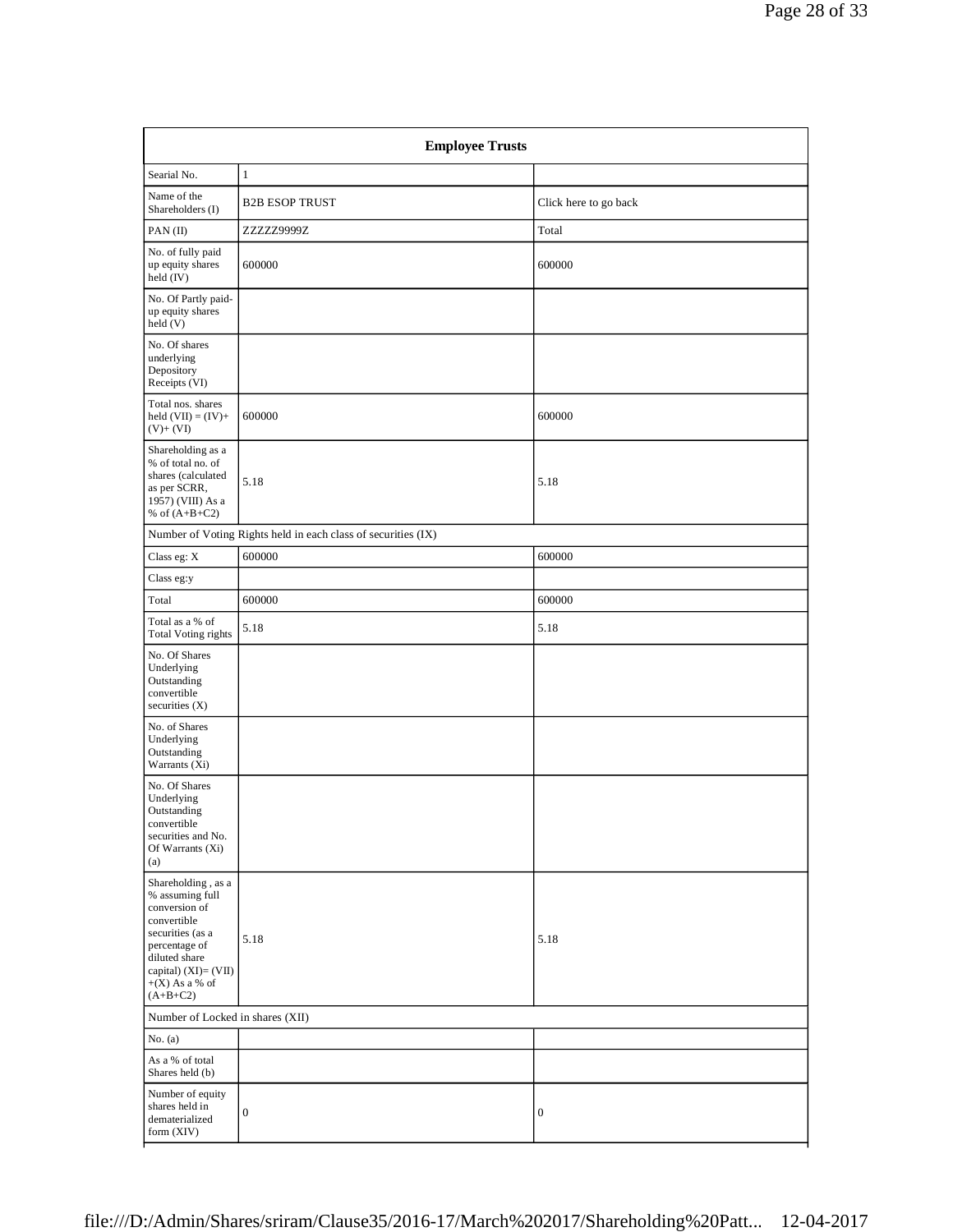| Reason for not providing PAN    |                        |  |  |
|---------------------------------|------------------------|--|--|
| Reason for not<br>providing PAN | Textual Information(1) |  |  |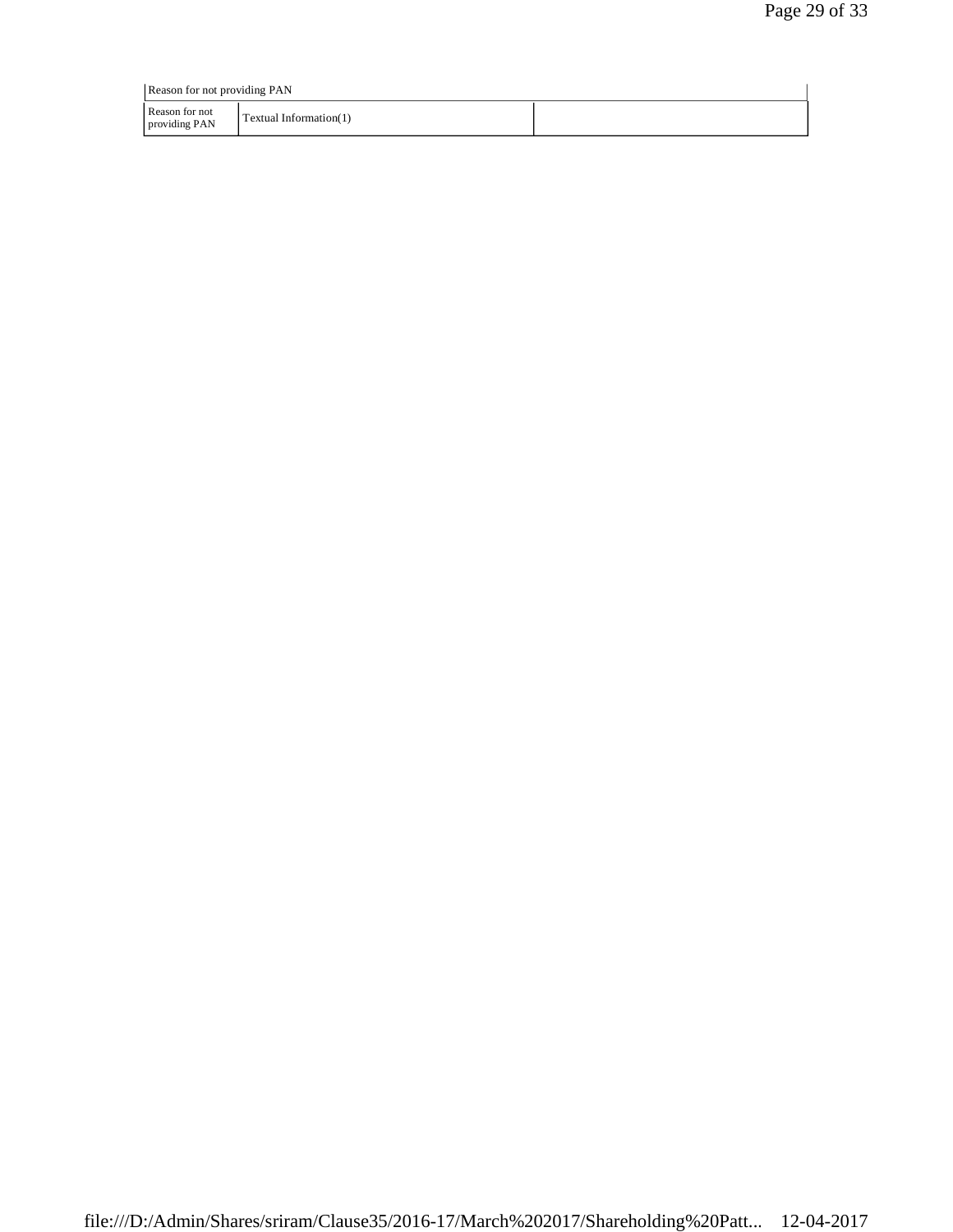| <b>Text Block</b>      |                             |  |  |
|------------------------|-----------------------------|--|--|
| Textual Information(1) | Not yet received the PAN no |  |  |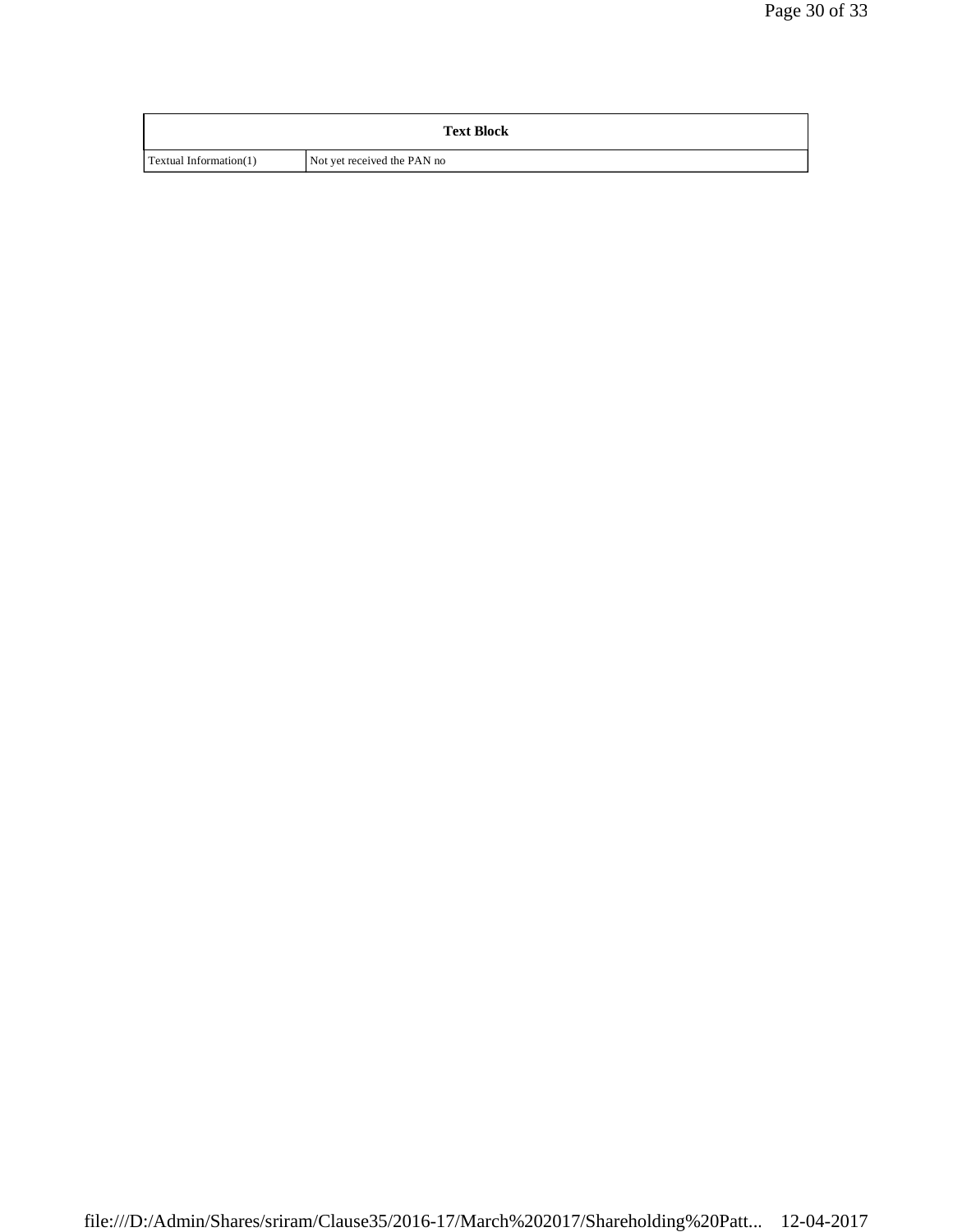|         | Page 31 of 33 |  |
|---------|---------------|--|
|         |               |  |
|         |               |  |
|         |               |  |
|         |               |  |
| go back |               |  |

| Searial No.                                                                                                                                                                              | $\mathbf{1}$                                                  |                       |
|------------------------------------------------------------------------------------------------------------------------------------------------------------------------------------------|---------------------------------------------------------------|-----------------------|
| Category                                                                                                                                                                                 | <b>Bodies Corporate</b>                                       |                       |
| Category / More<br>than 1 percentage                                                                                                                                                     | Category                                                      |                       |
| Name of the<br>Shareholders (I)                                                                                                                                                          |                                                               | Click here to go back |
| PAN(II)                                                                                                                                                                                  |                                                               | Total                 |
| No. of the<br>Shareholders (I)                                                                                                                                                           | 37                                                            | 37                    |
| No. of fully paid<br>up equity shares<br>held (IV)                                                                                                                                       | 110675                                                        | 110675                |
| No. Of Partly paid-<br>up equity shares<br>held (V)                                                                                                                                      |                                                               |                       |
| No. Of shares<br>underlying<br>Depository<br>Receipts (VI)                                                                                                                               |                                                               |                       |
| Total nos. shares<br>held $(VII) = (IV) +$<br>$(V)$ + $(VI)$                                                                                                                             | 110675                                                        | 110675                |
| Shareholding as a<br>% of total no. of<br>shares (calculated<br>as per SCRR,<br>1957) (VIII) As a<br>% of $(A+B+C2)$                                                                     | 0.96                                                          | 0.96                  |
|                                                                                                                                                                                          | Number of Voting Rights held in each class of securities (IX) |                       |
| Class eg: X                                                                                                                                                                              | 110675                                                        | 110675                |
| Class eg:y                                                                                                                                                                               |                                                               |                       |
| Total                                                                                                                                                                                    | 110675                                                        | 110675                |
| Total as a % of<br><b>Total Voting rights</b>                                                                                                                                            | 0.96                                                          | 0.96                  |
| No. Of Shares<br>Underlying<br>Outstanding<br>convertible<br>securities $(X)$                                                                                                            |                                                               |                       |
| No. of Shares<br>Underlying<br>Outstanding<br>Warrants (Xi)                                                                                                                              |                                                               |                       |
| No. Of Shares<br>Underlying<br>Outstanding<br>convertible<br>securities and No.<br>Of Warrants (Xi)<br>(a)                                                                               |                                                               |                       |
| Shareholding, as a<br>% assuming full<br>conversion of<br>convertible<br>securities (as a<br>percentage of<br>diluted share<br>capital) $(XI) = (VII)$<br>$+(X)$ As a % of<br>$(A+B+C2)$ | 0.96                                                          | 0.96                  |
| Number of Locked in shares (XII)                                                                                                                                                         |                                                               |                       |
| No. $(a)$                                                                                                                                                                                |                                                               |                       |
|                                                                                                                                                                                          |                                                               |                       |

**Any Other (specify)**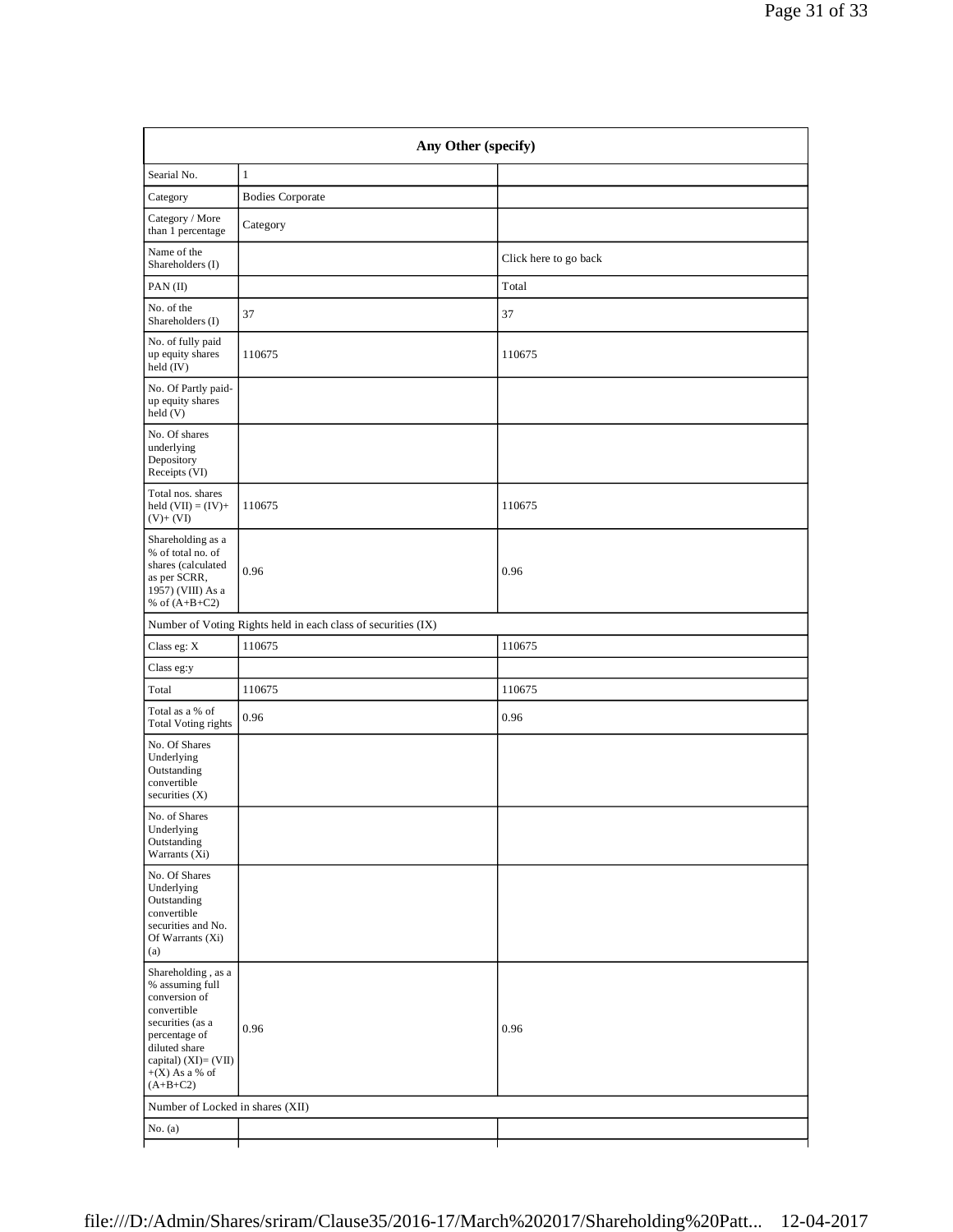| As a % of total<br>Shares held (b)                                   |        |        |  |
|----------------------------------------------------------------------|--------|--------|--|
| Number of equity<br>shares held in<br>dematerialized<br>form $(XIV)$ | 109675 | 109675 |  |
| Reason for not providing PAN                                         |        |        |  |
| Reason for not<br>providing PAN                                      |        |        |  |